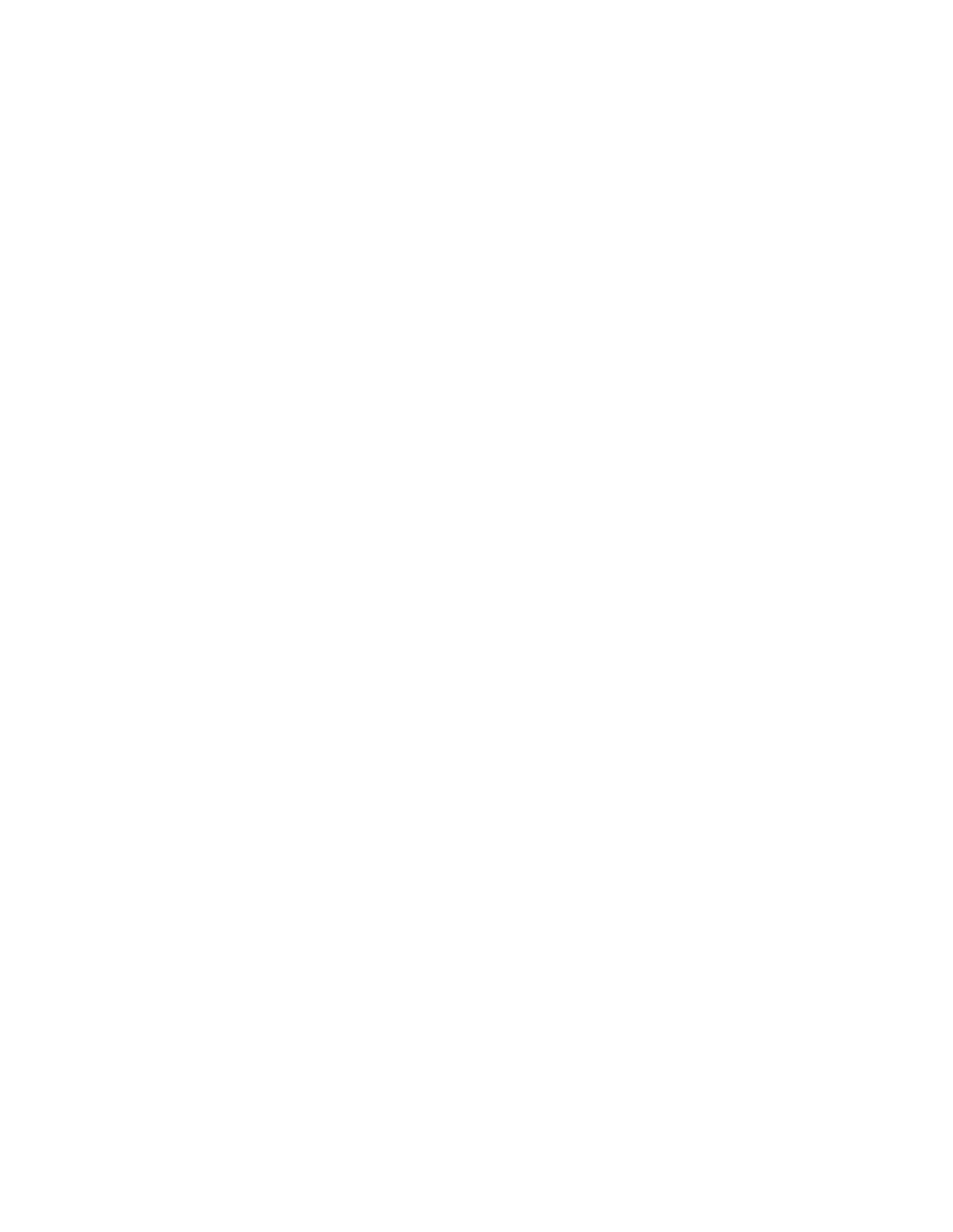### **Commissioners**

Mike Gleason, Chairman *(as of March 2007)*

William A. "Bill" Mundell, Commissioner Jeff Hatch-Miller, Commissioner

*(Chairman January 2005 – March 2007)*

Kristin Mayes, Commissioner

Barry Wong, Commissioner (*served July 2006 – January 2007*) Gary Pierce, Commissioner

**Executive Director**  Brian C. McNeil

**Administration** Michael Kearns

**Corporations**  Linda Fisher

**Hearing** Lyn Farmer

**Legal** Christopher Kempley

**Safety**  David Raber

**Securities** Matt Neubert

**Information Technology** Clark Lathrum

#### **Main Office**

**Utilities** Ernest Johnson

1200 West Washington Phoenix, AZ 85007

Services: Commissioners' Wing Executive Director Administration Legislative Liaison Public Information Hearings Legal Utilities

**Adjunct Offices** 1300 & 1400 West Washington Phoenix, AZ 85007

> Services: Corporations **Securities**

**Pipeline & Railroad Safety Division** 2200 North Central, Suite 300 Phoenix, AZ 85004

#### **Southern Arizona Office**

400 West Congress Street Tucson, AZ 85701

> Services: Corporations **Hearings** Utilities

#### **Important Phone Numbers**

Commissioners' Wing………………….. 602-542-2237 Consumer Services – Utilities…………...602-542-4251 Consumer Services – Corporations…….. 602-542-3026 Consumer Services – Securities …….…...602-542-4242 Docket Control ………………………....602-542-3477 Southern Arizona Office ……………….520-628-6554 Listen Line (live audio of hearings/open meetings) 602-542-0222 Toll Free Listen Line (area codes 928 and 520 only) 1-800-250-4525

#### **Table of Contents**

| Information Technology Division15 |  |
|-----------------------------------|--|
|                                   |  |
|                                   |  |
|                                   |  |
|                                   |  |
|                                   |  |
| Commissioners Since Statehood32   |  |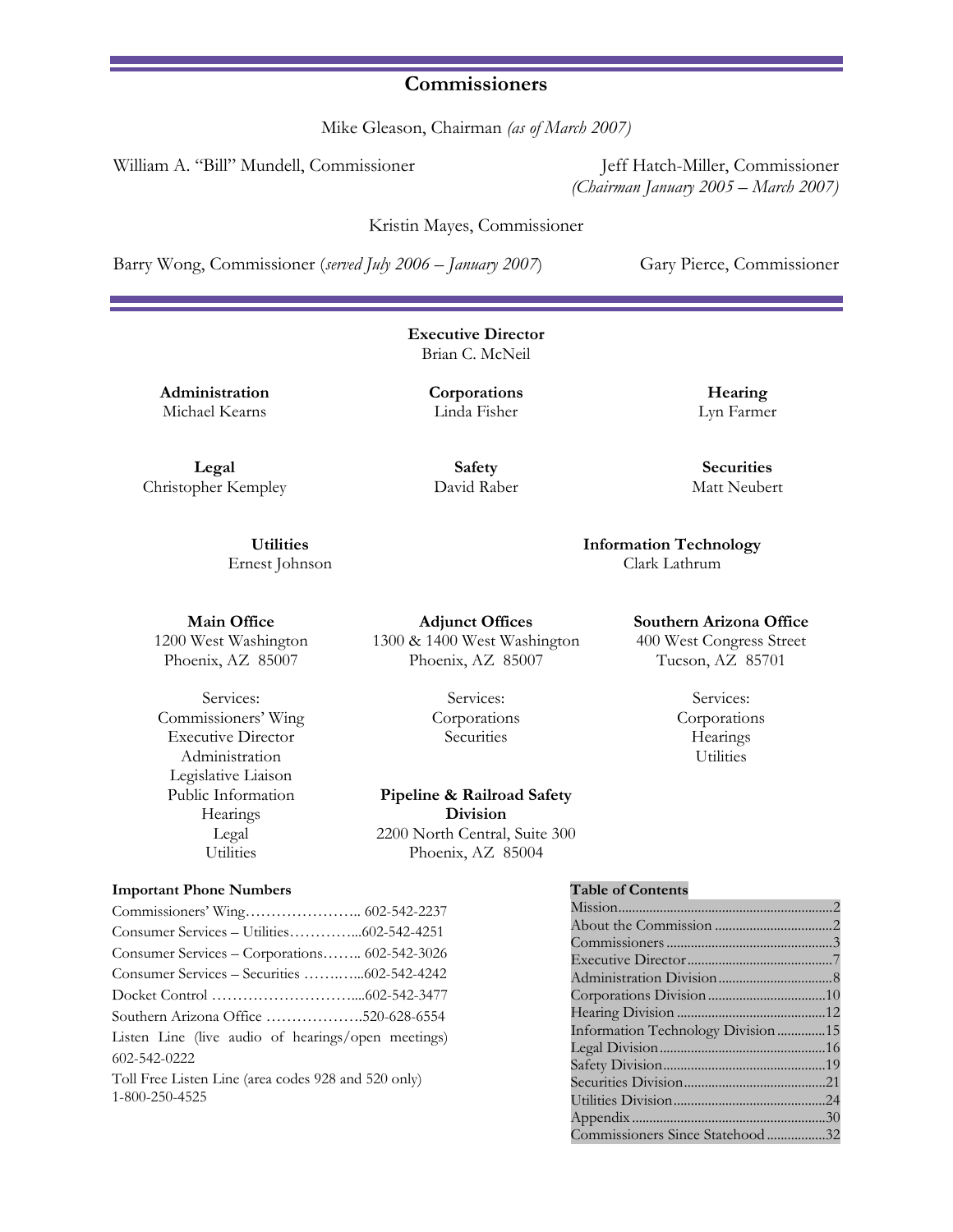### **Mission**

*To exercise exclusive state regulatory authority over public service corporations (public utilities) in the public interest; to grant corporate status and maintain public records; to ensure the integrity of the securities marketplace; and to foster the safe operation of railroads and gas pipelines in Arizona.* 

### **About the Commission**

The Arizona Corporation Commission was established in the Arizona Constitution. Only seven states have constitutionally formed Commissions. Arizona is one of only 13 states with elected Commissioners. In the 37 other states, Commissioners are appointed by either the governor or the legislature.

In most states, the Commission is known as the Public Service Commission or the Public Utility Commission. However, in Arizona the Commission oversees the process of incorporating or registering a company to do business in the state, registers and oversees securities offerings and dealers and enforces railroad and pipeline safety.

By virtue of the Arizona Constitution, the Commissioners function in an executive capacity; they adopt rules and regulations thereby functioning in a legislative capacity; and they also act in a judicial capacity sitting as a tribunal and making decisions in contested matters.

The Commission is required by the Arizona Constitution to maintain its chief office in Phoenix and it is required by law to conduct monthly meetings.

### **Organization**

Commissioners are elected by the people of Arizona for a four-year term, with two or three members standing for election in the statewide general election. In the case of a vacancy, the Governor appoints a Commissioner to serve until the next general election. In the 2000 General Election, the Arizona Corporation Commission was the subject of a ballot proposition seeking to expand the Commission by two seats. Voters approved Proposition 103, which expands the Commission to a total of five members and changes their terms to four-year terms with the option of serving for two consecutive terms.

Ultimate responsibility for final decisions on granting or denying rate adjustments, enforcing safety and public service requirements, and approving securities matters rests with the Commissioners.

The administrative head of the Commission is the Executive Director who serves at the pleasure of the Commissioners. He is responsible to the Commissioners for the day to day operations of all Divisions.

The Commission staff is organized into eight Divisions. The authority and responsibilities of these divisions is described in detail in this Annual Report. Each Division is headed by a Division Director who reports to the Executive Director.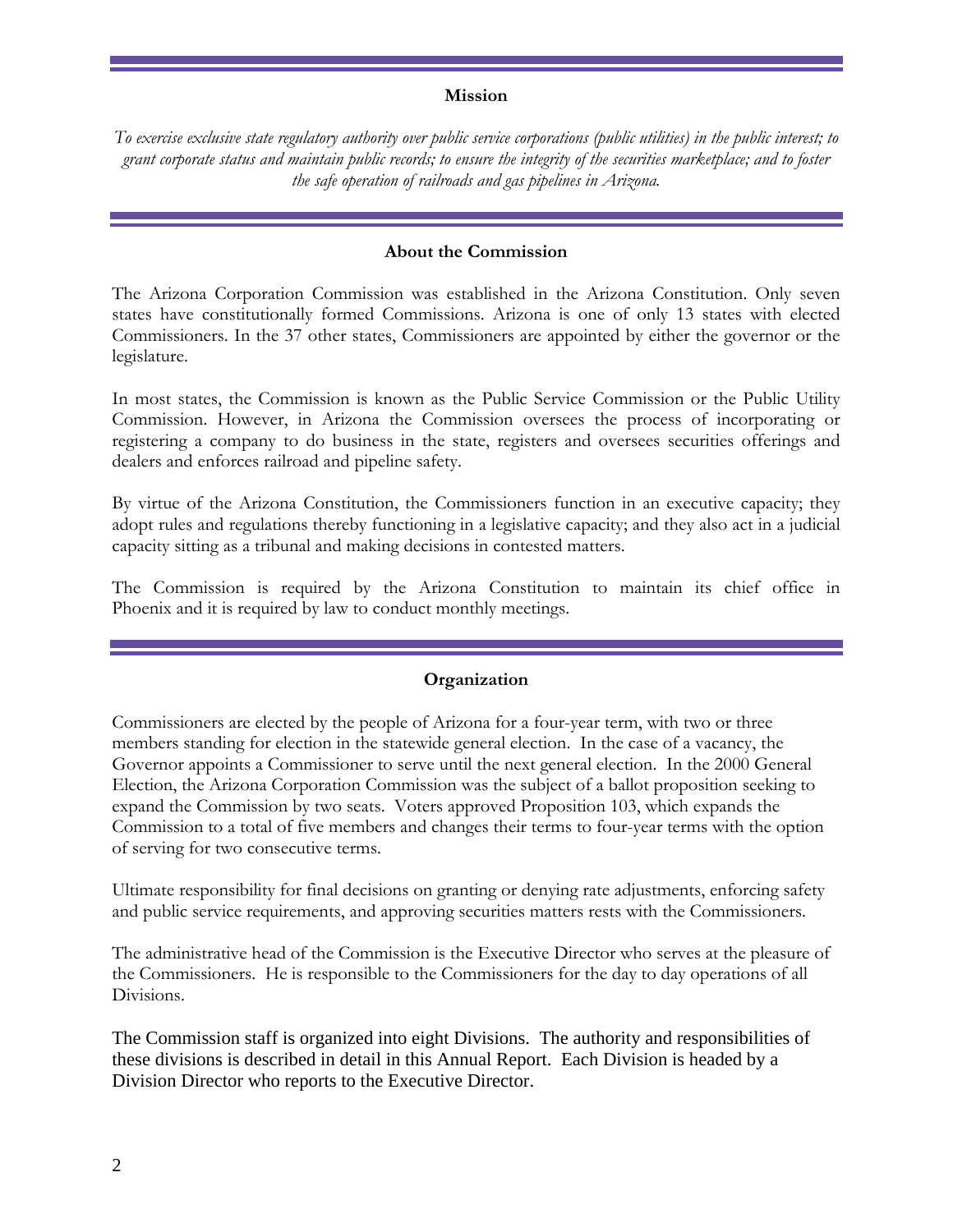### **Chairman Mike Gleason**

Chairman Gleason was elected to the Commission in 2002 for a two-year term beginning in January 2003. In 2004, Gleason ran for a full, four-year term and was elected for a term that ends in January 2008. He was voted Chairman of the Commission in March 2007. Gleason is a resident of Sun City West in western Maricopa County. Born in Iowa, Gleason graduated from Iowa State College with a Bachelor of Science Degree in Forestry. Later, he obtained a master's degree in Range Management from Texas A&M University. He also holds a doctorate degree from Iowa State College in Plant Physiology.

Much of Gleason's career was spent in the agricultural sciences and consulting. He has resided in Mexico and France and has traveled extensively throughout the world during his professional career with such companies as Monsanto, Pacific Oilseeds, Cargill and the Rockefeller Foundation. His job duties have sent him to Peru, Kenya, Bangladesh, Senegal, Zaire, the Ivory Coast, Nigeria and Pakistan.

Gleason represented his West Valley district in the Arizona House of Representatives from 1996 through 2002. There, he served as

Chairman of the Agriculture and Natural Resources Committee as well as vice chairman of the Rural and Native American Affairs Committee. He also served on the Economic Development and International Trade, Transportation, Human Services and Rules committees. Focusing on agricultural and water issues, Gleason sponsored legislation to ensure the efficient regulation of irrigation districts, effective management of groundwater and the long term preservation of Arizona's allocation of Colorado River Water.

In furtherance of Gleason's efforts to ensure that Arizona's communities have dependable, long term water supplies, the Speaker of the House, Jim Weiers, appointed Gleason to serve as an ex officio member of the Arizona Water Banking Authority.

Gleason served as Precinct Committeeman and District Chairman before seeking elected office. He and his wife Shirley have been married for more than 50 years. Together, they have four children and several grandchildren.

#### **Commissioner Bill Mundell**

Commissioner William A. Mundell was born at Elmendorf Air Force Base in Anchorage, Alaska. He came to Arizona from Illinois in 1968 with his parents. He graduated from Arizona State University with a Bachelor of Art's degree in political science in 1974. He earned a Juris Doctor degree from St. Mary's University in San Antonio, Texas in 1977.

Mundell has been in private practice as an attorney in Chandler, Arizona since 1977, except from 1980 to 1986 when he served as the Presiding Judge of the Chandler Municipal Court. In 1986, he resigned as judge to run for the Arizona House of Representatives.

Mundell was first elected in 1986 and served as a member of the Arizona House of Representatives from 1987 to 1992. As chairman of the House Environment Committee, he sponsored numerous pieces of legislation protecting Arizona's environment, including the state's first recycling law. Additional committee assignments included Counties & Municipalities, Natural Resources & Agriculture and Judiciary. During his tenure at the legislature, he was voted "One of Arizona's Top 10 Legislators." He was a candidate for the United States Congress in 1992.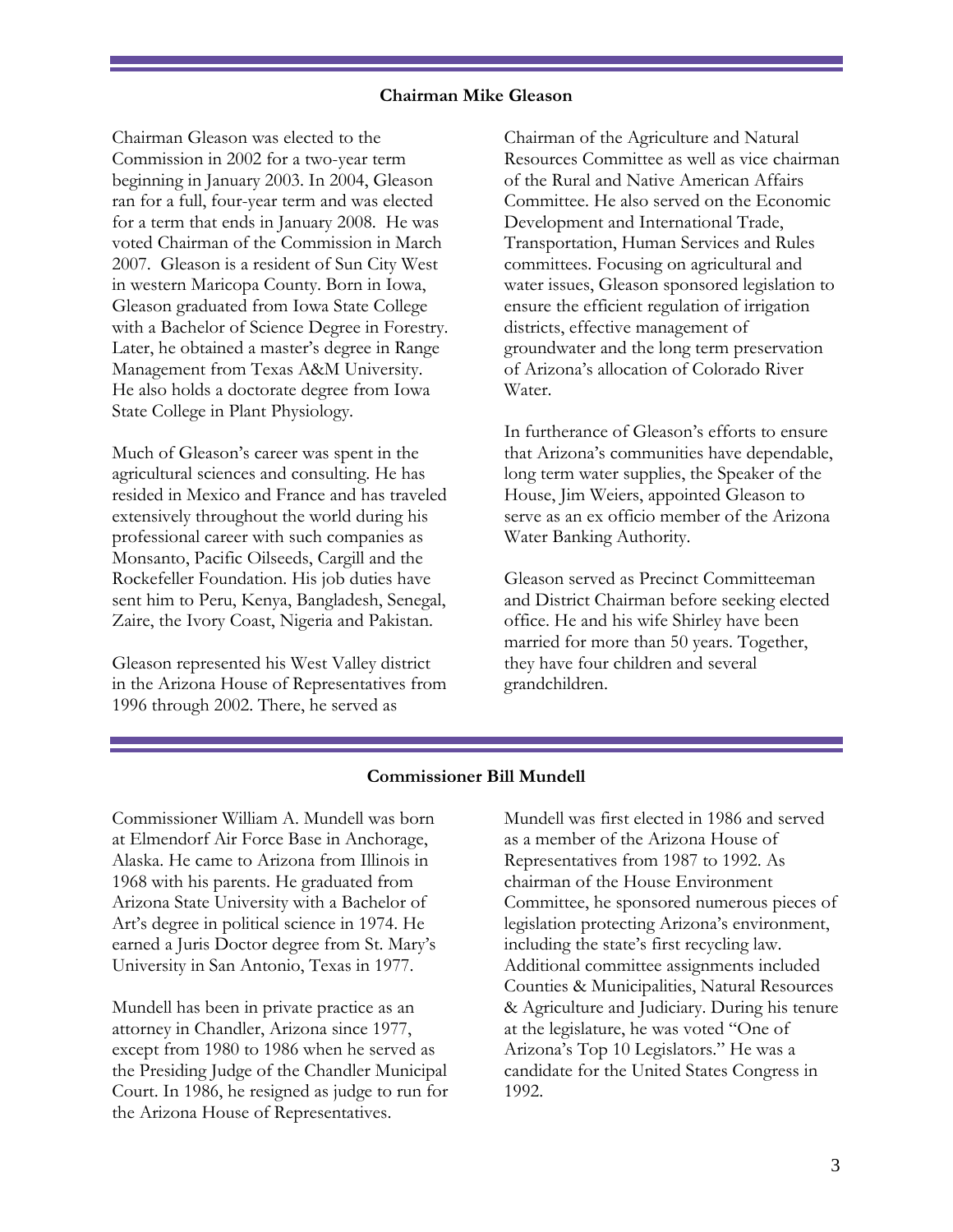Mundell has served as a Judge Pro Tem on the Maricopa County Superior Court. His past civic and community service memberships include vice president of public policy, Chandler Chamber of Commerce; vice president of Arizona Heritage Alliance; president of the Chandler Fraternal Order of Police Associates; chairman, the United Way, the East Valley Partnership; board of directors, Chandler Regional Hospital; the Lions Club; and the Salvation Army Advisory Board.

Governor Jane Hull appointed Mundell to the Arizona Corporation Commission on June 21, 1999, after the Arizona Supreme Court determined that the former commissioner was ineligible to hold office. In the 2000 general election, he was elected to serve out the remaining four years of his term. He became

Chairman of the Commission in January 2001 and served in that capacity until January 2003. Mundell was re-elected in 2004 and his term runs through the end 2008. Mundell presently serves on the Telecommunications and Consumer Affairs Committees of the National Association of Regulatory Utility Commissioners.

Mundell is married to Barbara R. Mundell, and has two children, Meghan and Samantha.

Proposition 103, passed by voters in the 2000 election, expanded the Commission from three to five members and changed the term of office from a single six-year term to fouryear terms with the option to run for a second term. The two new seats were phased in with an initial two-year term.

### **Commissioner Jeff Hatch-Miller**

Commissioner Jeff Hatch-Miller was elected to the Arizona Corporation Commission in 2002 for a two-year term. He was re-elected to a four-year term in 2004 and voted Chairman of the Commission in January 2005, serving in that capacity until March of 2007. Since his inauguration in January 2003, Hatch-Miller has worked to ensure that Arizona's electric, natural gas, telecommunications, and water infrastructure needs are met for the 21st century.

Before his election to the Corporation Commission, Hatch-Miller served in the Arizona House of Representatives for two terms, from 1999 to 2003. He represented District 26, which included parts of Phoenix, Scottsdale, Tempe, and Paradise Valley. While in the Legislature, Hatch-Miller chaired the House Energy, Utilities and Technology Committee, sponsoring key legislation on behalf of the Corporation Commission that required Arizona's electric utilities to demonstrate the future viability and reliability of transmission systems, ensuring that Arizona's increasing power needs are met. Hatch-Miller also co-chaired the Electric

Industry Competition Study Committee, which convened hearings on the status of Arizona's retail electric markets.

During his first legislative term, Hatch-Miller served on the Transportation Committee, passing legislation that speeded construction of the state's highways, completing them in half the time originally proposed. He chaired the Joint Legislative Internet Study Committee, investigating issues of electronic privacy, taxation and 21st century communication systems. For his efforts, Hatch-Miller was honored as "Freshman Legislator of the Year 2000" by the National Republican Legislators Association.

From 1990 to 1996, Chairman Hatch-Miller worked for the University of Arizona where he helped rural Arizona towns improve their economic climate, keeping businesses healthy and increasing employment opportunities. For much of his professional career, he specialized in state-of-the-art corporate communications and organizational development.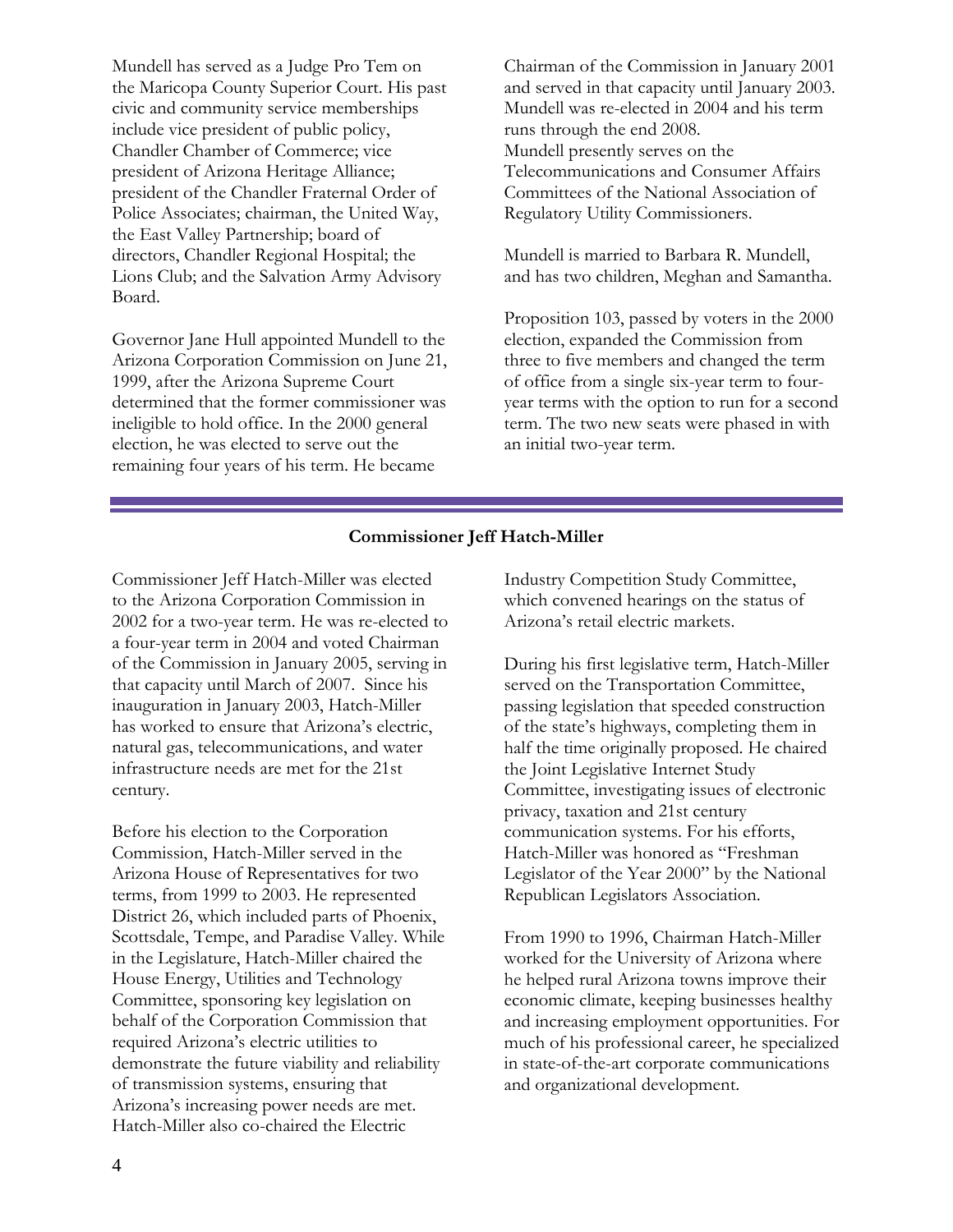Chairman Hatch-Miller graduated from the California State University at Stanislaus with a Bachelor of Arts degree and later obtained a Doctor of Education degree from the University of Northern Colorado. Early in his career, he taught at the middle school, high school and college levels. Chairman Hatch-Miller serves his community as Vice-Chairman of the Board of Directors of the Foundation for Senior Living. He is affiliated with the National Association of Regulatory Utility Commissioners and the North American Securities Administrators

Association, as well as with Toastmasters International, Scottsdale Leadership, the Arizona Historical Society, Arizona Town Hall.

A native of Modesto, California, Commissioner Hatch-Miller adopted Arizona as his home state in 1976. Though proud of his accomplishments as a public servant, he is most proud of his role as husband and father. He and his wife, Anita, have twin sons, Mark and Robert.

#### **Commissioner Kristin Mayes**

Commissioner Kris Mayes was born and raised in Prescott, Arizona. After graduating from Prescott High School and winning the prestigious Flinn scholarship, Mayes attended Arizona State University. While attending ASU, she served as editor in chief of the State Press, one of the nation's largest college newspapers and completed an internship with the Johannesburg Star in Johannesburg, South Africa. In addition, Mayes won the Truman Scholarship, the nation's top scholarship for public service, was a national finalist for the Rhodes scholarship and graduated valedictorian from ASU with a degree in political science. Also in college, Commissioner Mayes' love for politics was fostered when she interned in Washington D.C. for Congressman Bob Stump.

Mayes immediately went to work as a general assignment reporter for the Phoenix Gazette, and later as a political reporter for the Arizona Republic, covering the Arizona State Legislature. Mayes left her post at the Republic to attend graduate school at Columbia University in New York, where she earned a Master of Public Administration. While at Columbia, Kris wrote her thesis on electric deregulation.

Following graduate school, Mayes returned to the Arizona Republic, where she was assigned to cover the 2000 presidential campaigns of Sen. John McCain, former Vice President Dan Quayle, publisher Steve Forbes and then-Governor George W. Bush. During this time Mayes co-authored a book entitled "Spin Priests: Campaign Advisors and the 2000 Race for the White House". After the presidential campaign, Mayes attended ASU College of Law and graduated magna cum laude.

Commissioner Mayes was appointed in October 2003 to fill a vacancy. She ran for and won the election to complete the vacancy term which expires in January 2006. She has devoted much of her time since the appointment to pipeline safety, renewable energy and natural gas issues.

Mayes considers reading about politics and jogging her chief hobbies, and spends a considerable amount of time in Prescott, visiting her mother Karen Mayes, who still resides in the Mile High city. Mayes has a sister, Kimberly, who is a child life specialist in California, and a brother, Kirk, who is an accountant in Boston, Massachusetts.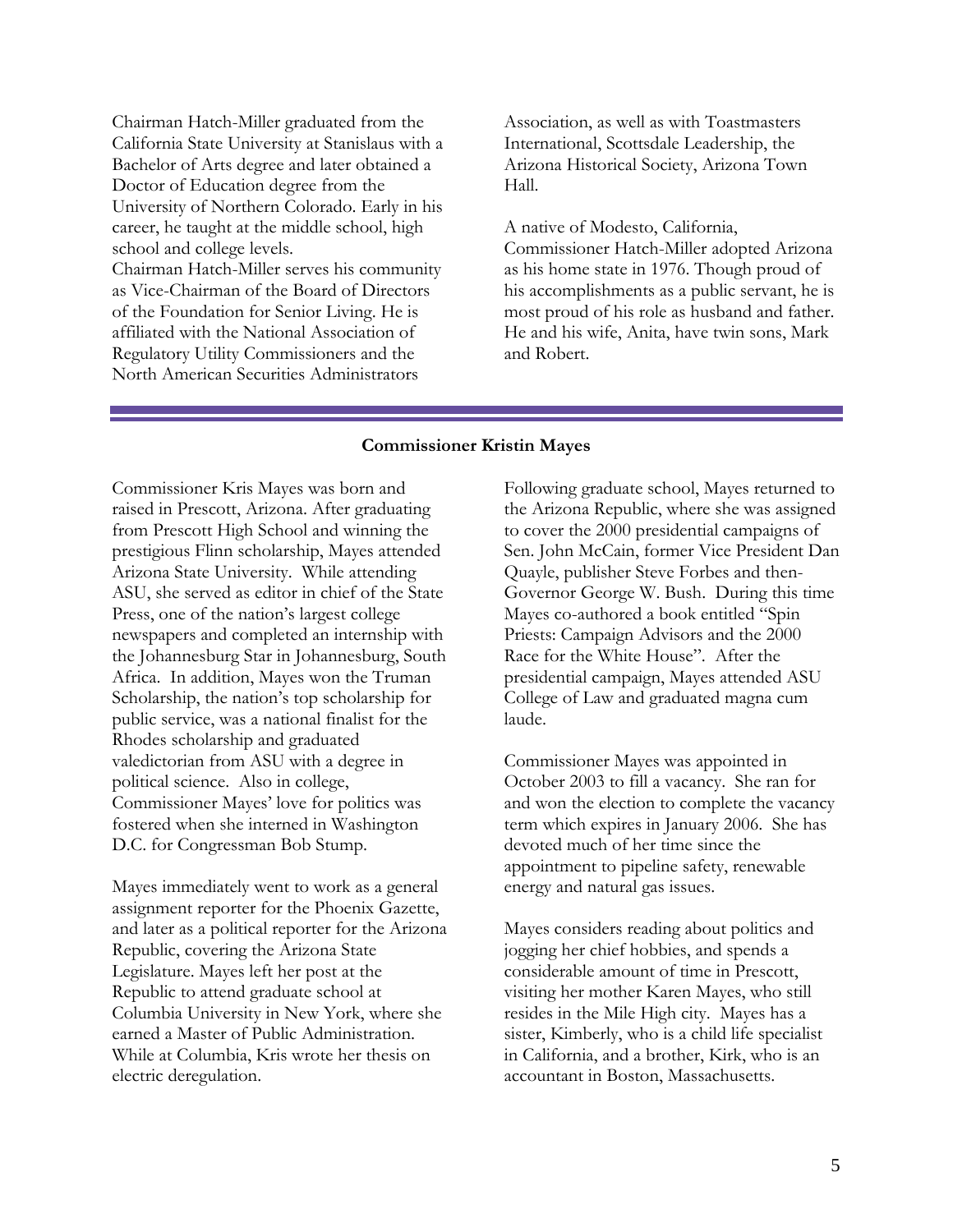### **Commissioner Barry Wong**

*(July 2006 – January 2007)* 

Barry Wong was appointed to the Arizona Corporation Commission in July 2006, to fill an open seat vacated by then-Chairman Mark Spitzer who resigned to take a position with the Federal Energy Regulatory Commission.

Wong served seven years (four terms) as a member of the Arizona House of Representatives representing District 18 in north central Phoenix. During his tenure, he was a leading small business advocate who championed the issues of technology, international trade, higher education and solar and renewable energy. He was chairman of many House committees including International Trade, Technology and Tourism, and Joint Audit. He also served on the Appropriations, Judiciary, Rules and Ways and Means Committees.

Wong is involved in numerous community and professional organizations. He is on the boards of directors of the Phoenix metropolitan chapter of the National Association of Women Business Owners (NAWBO), Arizona Asian American Association, Valley of the Sun School and Habilitation Center, and Chris-Town YMCA. He is a member, past president and board member of the World Affairs Council of Arizona, a member of the State Bar of Arizona and Valley Leadership Class XXIII, and an advisory board member of Make a Difference.

Mr. Wong is a life-long Arizonan. He holds degrees from the University of Arizona College of Law (J.D., 1984) and Arizona State University (B.S., 1981, Accounting).

### **Commissioner Gary Pierce**

Commissioner Gary Pierce was born in Illinois and raised in Mesa, Arizona. He graduated from Mesa High School. A track scholarship took him to Mesa Community College then transferring to Arizona State University, he graduated in 1974 with a Bachelors Degree in Education.

Pierce taught at Mesa's Taft Elementary School with a career in the automobile business following his teaching experience. After managing dealerships for four years in Sierra Vista, he moved to Yuma and became a Honda and Nissan dealer. Pierce also owned a Shell Gas Station and Budget Rent-A-Car franchise. Upon selling his businesses, he was twice elected to the Yuma County Board of Supervisors. The Pierce family moved back to Mesa 1998.

Pierce served in the Arizona House of Representatives for District 19 (North/East Mesa) from 2001 thru 2006. In 2005 and 2006 he served as Majority Whip. He served on a number of legislative committees including Environment; Natural Resources and Agriculture; and as Chairman of

Pierce previously served on the Arizona Housing Commission, the Maricopa County Planning and Zoning Commission and the Maricopa County Department of Transportation Advisory Board.

In January of 2004, Representative Pierce sponsored HB2456, which authorized Maricopa County to call an election for a twenty year extension of the half-cent sales tax to fund transportation. The Regional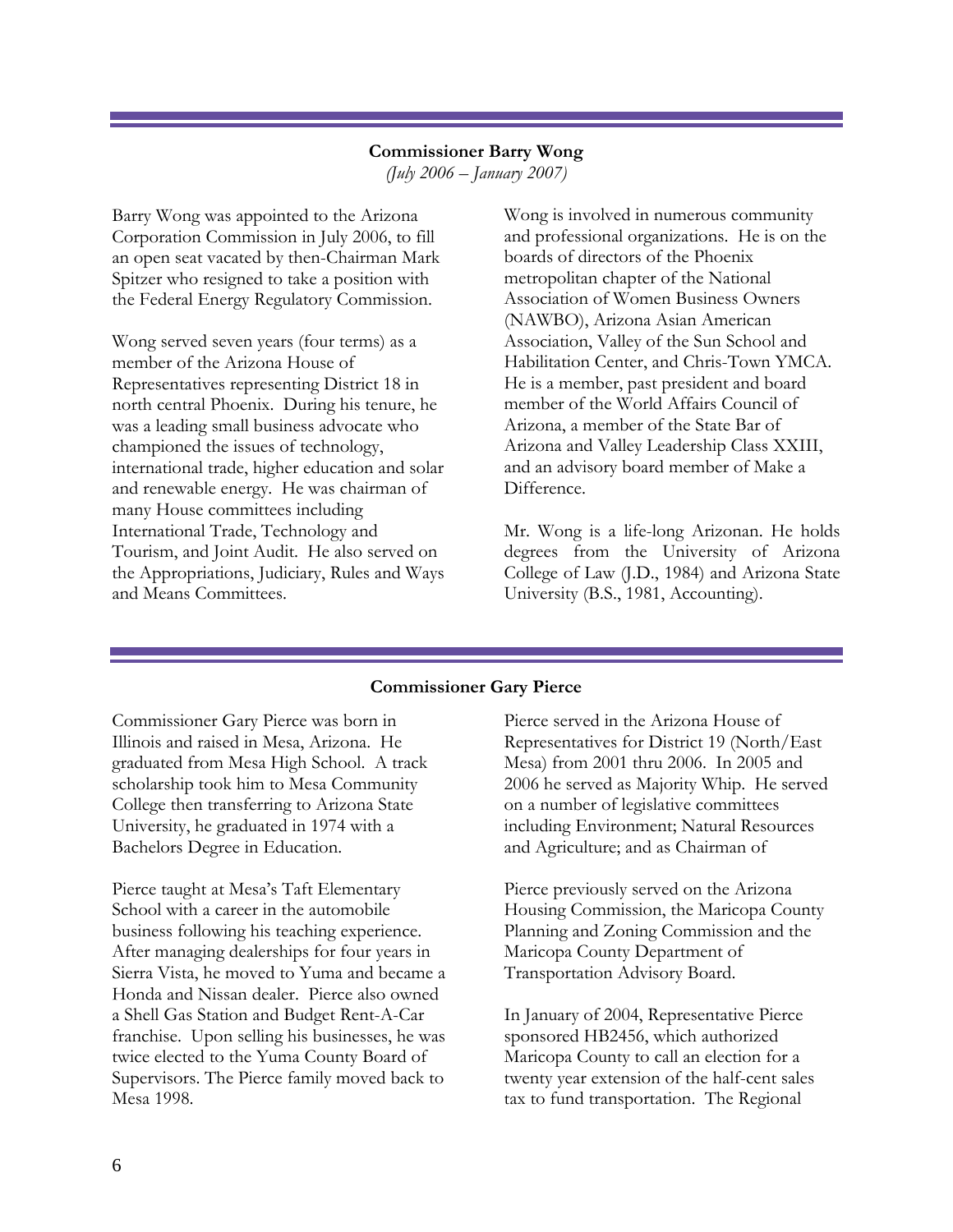Transportation Plan was placed on the November ballot, as Proposition 400. That measure passed, ensuring the resources to continue construction of our freeways with the goal to build a complete transportation system in Maricopa County.

Pierce has been married to Sherry, a Mesa

native, for 34 years and they have four sons, three daughters-in-law and four grandchildren.

Pierce served as an Assistant Scoutmaster with his son's Boy Scouts of America troop and all four of his sons are Eagle Scouts.

### **Executive Director Brian C. McNeil**

Brian C. McNeil became Executive Director of the Arizona Corporation Commission on May 10, 1999. The Executive Director is responsible for providing overall management of the Commission. Prior to joining the Commission, he was the Deputy Director for Budget and Policy Development in the Arizona Department of Health Services.

McNeil has also served as Senior Policy Advisor to former Governor Fife Symington, as Director of Operations and Economic Advisor at the Arizona State Senate and as a Fiscal Analyst at the Joint Legislative Budget Committee.

McNeil earned his Master of Public Administration degree and a Bachelor of Science degree in economics from Arizona State University. McNeil is currently a Major in the U.S. Army Reserve.

### **Administration Division**

### **Michael Kearns Director/Deputy Executive Director**

The Administration Division is composed of the elected Commissioners and their staffs,

the Executive Director's office and the administrative functions that provide the fiscal and administrative service necessary to support all divisions of the Corporation Commission. The division director oversees the administrative and fiscal functions and also serves as the Deputy Executive Director, performing the duties of the Executive Director during the incumbent's temporary absences.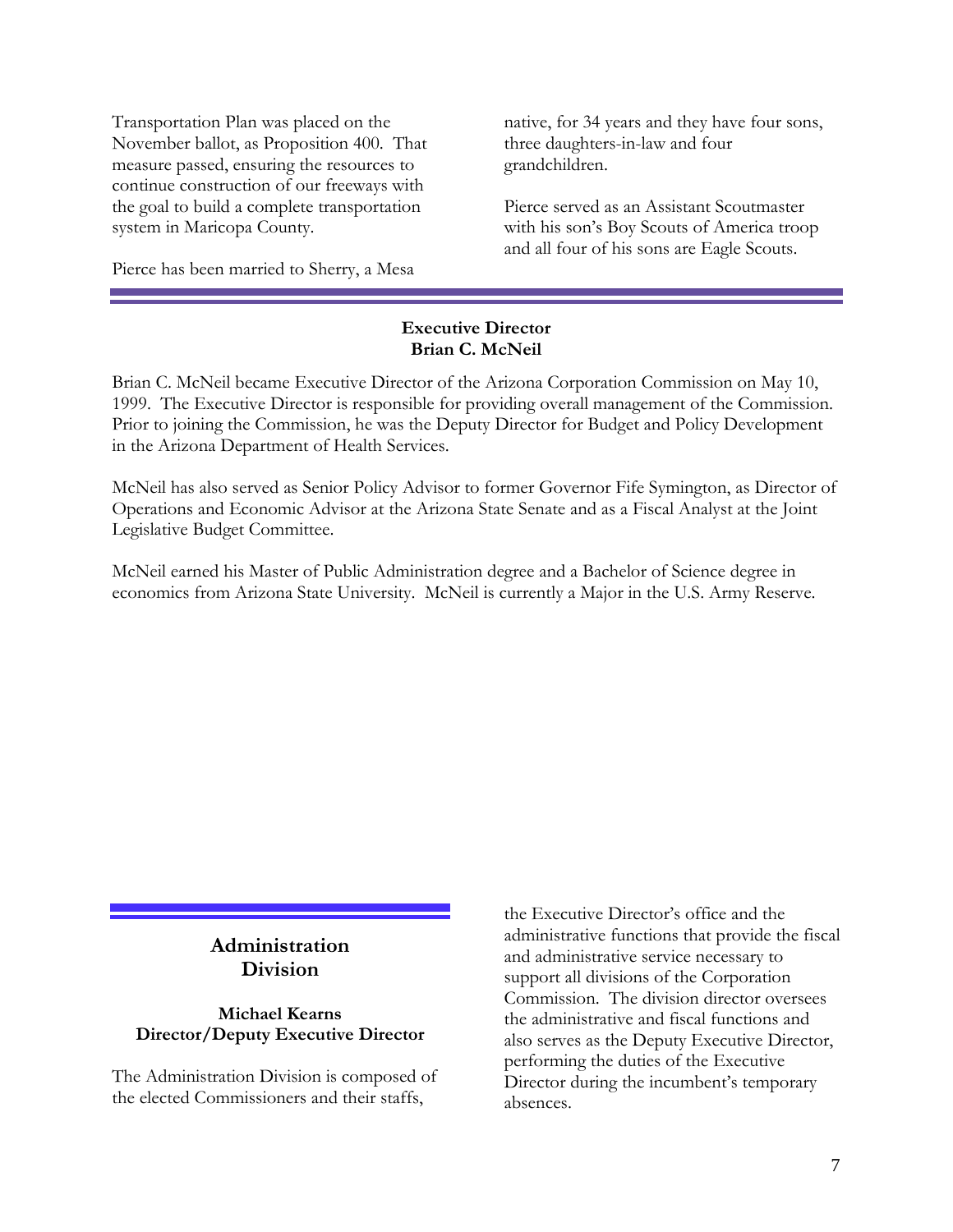The Executive Director's staff performs many administrative functions in conjunction with the Division. These include: preparing the open meeting agendas, keeping records of all proceedings of the Commission and coordinating civic activities and projects of benefit to the Commission.

### **Open Meetings & Other Proceedings**

The Commission meets in several types of forums. In all instances, the Arizona Open Meeting Law, the Commission's ex-parte rule on unauthorized communications, and the Arizona Administrative Procedures Act govern the activities of the Commission.

The Commission conducts formal hearings on contested matters such as rate requests, complaints and securities violations. Evidence is collected at hearings but no vote is taken. All decisions of the Commission are made in open meetings. Open meetings are conducted after the agenda of the meeting has been made available to the public. In some limited instances, such as legal matters and personnel matters, the Commission may meet in executive session.

Hearings, open meetings and executive sessions, while administrative in nature, are very formal in process. Comments may be received from the public, interested parties and the staff of the Commission during Open Meetings.

In addition, the Commission has staff meetings, run by the Commissioners, which are posted as Open Meetings. These meetings serve as a forum to exchange information and obtain administrative guidance and policy direction from the Commissioners. The Commission also conducts workshops in which issues are discussed. No votes are taken or decisions made at the workshops.

#### **Legislative Activities**

The Arizona Legislature enacts new laws every year that impact the Commission and the people it serves. Laws affecting regulated entities, consumers of regulated services and corporate Arizona must be monitored and, in some cases, implemented by the Commission.

Because of the Commission's broad ranging authority, the Administration Division coordinates all of the Commission's legislative activities in conjunction with each division.

Additionally, the Division interacts with the Office of the Governor and the Legislature on Commission funding issues, including the review of our biennial budget requests and any subsequent executive or legislative recommendations.

### **Civic Activities**

Commission employees have often been recognized for their personal efforts and contributions to fulfill civic needs.

During FY 2006-07, the Commissioners and employees together:

- Contributed \$15,261 in individual donations and pledges to the State Employees Charitable Campaign, which supports United Way agencies, national health agencies, international service agencies and local unaffiliated agencies; almost one third of the staff participated in the campaign.
- Donated 23 pints of blood in specially arranged blood drives held at the Commission's facilities;
- Donated several cases of canned food to help brighten the Christmas of needy families in the Valley;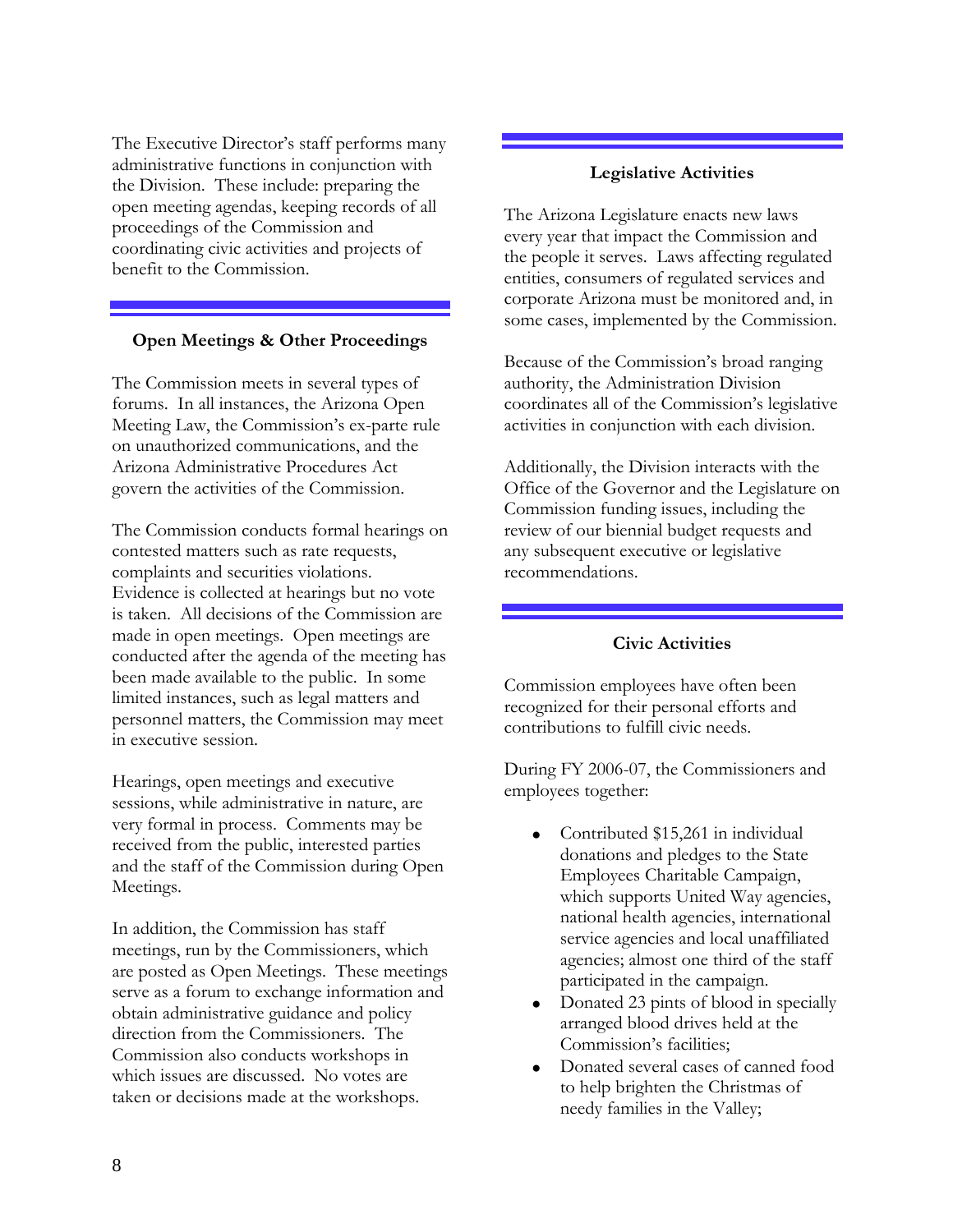- Fully supported and actively participated in environmental improvement activities such as the "Clean Air Force" (car pools, Don't Drive One-in-Five Campaign and bus riding) and recycling of paper, newsprint, and aluminum cans.
- The Commission continued to fund a "Tuition Assistance" program for its employees. The objectives of the program include: improve job capability, performance and morale; encourage personal growth and development; and provide a source of qualified personnel for advancement as vacancies occur.

\$28.38 million (excludes miscellaneous service charges) was deposited in the state's General Fund.

Penalties and fines for violations of the Securities Act or utility regulations are required to be deposited in the General Fund and do not remain within the control of the agency.

In addition to revenue deposits, the Business Office issued 603 purchase orders, 2865 + claims; received and entered 537 items into inventory; and serviced 330 employees through personnel actions and payroll transactions.

### **Business Office**

The Business Office is responsible for providing all accounting, payroll, purchasing and personnel support for the Commission as well as budget preparation. The Commission's budget is developed and submitted by the Administration Division Director in coordination with the Executive Director and the directors of the divisions within the Commission. Fiscal information related to the budget and expenditures is included in Appendix A.

The Business Office is also the Commission's main point of contact with other state agencies involving business activities such as purchasing, budgeting and processing revenue.

The Business Office receives funds from all Commission Divisions, but primarily from fees paid to the Corporations and Securities Divisions for corporate filings, securities dealer, salesperson or agent registrations. During FY 2006-07 the Business Office received and processed \$49.2 million in revenue to the State Treasurer, of which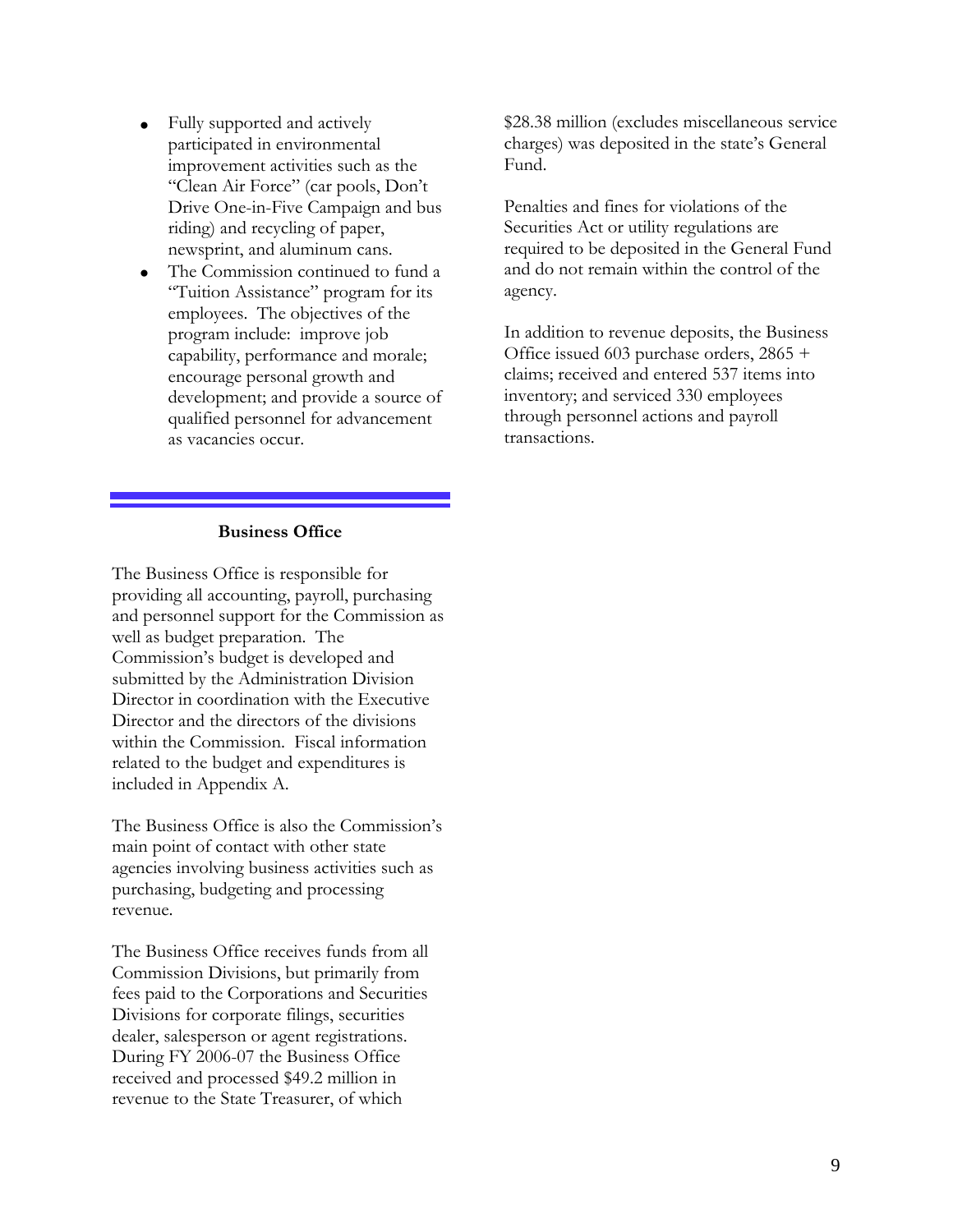### **Corporations Division**

**Dave Raber Director**  *(through March 2007)* 

**Linda Fisher Director**  *(from March 2007)*

**Mission:** *To grant corporate or limited liability company status to companies organizing under the laws of Arizona; to approve applications from foreign corporations and Limited Liability Companies (LLC) to conduct business in this state; and to maintain corporate and LLC files for the benefit of public record and service of process.* 

The Corporations Division approves the filing of all articles of incorporation for Arizona businesses, all articles of organization for limited liability companies (LLCs), grants authority to foreign corporations and LLCs to transact business in this state, propounds interrogatories when necessary, and may administratively dissolve corporations and LLCs that do not comply with specific provisions of Arizona law.

The Division collects from every corporation an annual report, which reflects its current status and business (nonprofit corporation reports also include a statement of financial condition), maintains this information in a format conducive to public access, responds to public questions concerning Arizona business and corporation law, and responds to the needs of the business sector by disseminating information to them in the most expedient manner possible.

Any significant changes to Articles of Incorporation or Articles of Organization for LLCs in the form of amendments, mergers, consolidations, dissolutions or withdrawals are

also filed with the Division. All filings are public record and available for inspection. Copies of documents may be secured for a nominal fee.

The Corporations Division has limited investigatory powers and no regulatory authority. However, an Arizona corporation may be administratively dissolved if certain statutory requirements are not met. Likewise, the authority of a foreign (non-Arizona) corporation to transact business in Arizona may be revoked.

The Corporations Division is comprised of five sections (Corporate filing, Call Center, Records, Annual Reports, Initial Processing), with each Section designed to perform specific functions. The division also has a Tucson Office to serve the residents of Southern Arizona.

### **Overview of Activity**

As of June 30, 2007, there were a total of 480,465 corporations and LLCs transacting business in the State of Arizona.

Total Active Corporations

| Annual Reports Mailed 158,496       |  |
|-------------------------------------|--|
| Annual Reports Filed* 152,681       |  |
| Total Phone Calls Handled** 195,783 |  |

\*LLCs are not required to file an Annual Report. There are some annual reports that are returned as undeliverable. Also, there were 31,703 annual reports electronically filed using the e-File option.

\*\* Includes 49,500 telephone calls handled by the Tucson Office.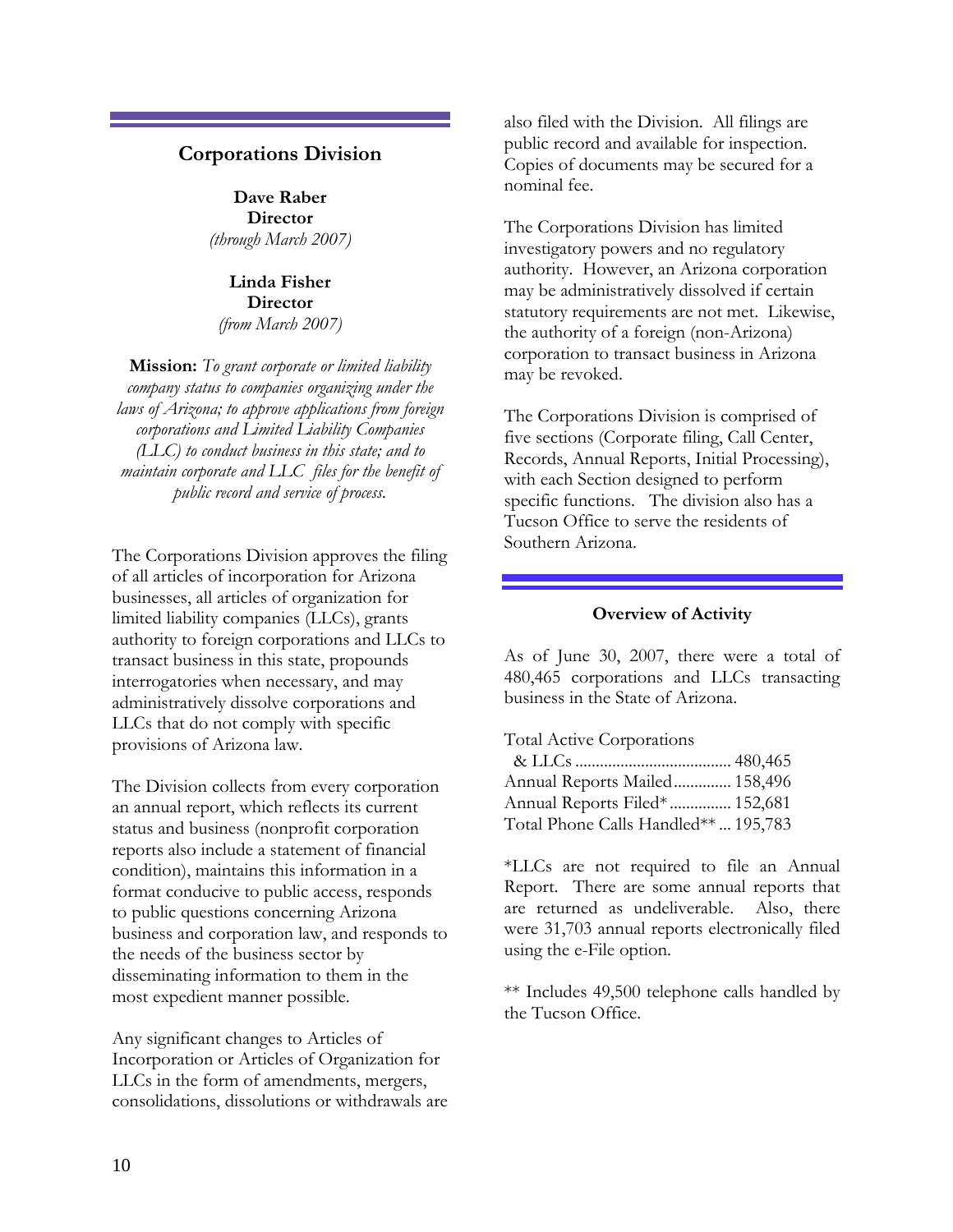### **Corporate Filings Section**

Some of the key documents processed by the Section during FY 2006-07 were as follows:

Domestic Articles of Incorporation ..............................11,081 Foreign Applications for Authority3,011 Amendments .................. 2,716 w/LLCs 15,413 Domestic and foreign mergers.....469 w/LLCs 725 Domestic LLCs .............................48,097 Foreign applications for LLCs ...... 3,479 Dissolutions/Withdrawals............. 5,783

In addition to filing documents, the section fielded more than 11,216 phone inquiries.

### **Call Center Section**

Call Center employees handle the vast majority of telephone inquiries regarding corporate filings. The staff researches rejected filings, as well as assists online filers and responds to other general filing questions.

Incoming Calls.............................129,203 Total Phone Calls Handled..........97,371

#### Annual Reports Section

The documents processed by the Annual Reports Section during FY 2006-07 were as follows: Annual Reports filed...................152,681 E-filed Annual Reports ................31,703 Original Annual Reports mailed158,496 Duplicate Annual Reports mailed10,393 Total Reinstatements...................... 1,022 Pending notices of administrative dissolution or revocation...........29,072

Notices of administrative dissolution or revocation mailed.......................... 9,645

In addition to filing documents, the section fielded more than 30,188 phone inquiries.

### **Records Section**

The Records Section processed 90,322 records orders by mail and over the counter during FY 2006-07. In addition to filing documents, the section fielded more than 7,508 phone inquiries. The Commission acts as an agent for Arizona corporations and LLCs whenever either entity does not maintain a statutory agent or when the agent cannot be located. In these instances, services of process directed to the Commission are accepted and processed by the Records Section.

#### **Information Technology**

In FY 2006-2007, the Commission performed a complete overhaul of its web server. The changes not only made the website more attractive and easy for the public to use, but also allows each Division to manage their own web content for their customers and the public. This change allows the Corporations Division to provide quicker updates on fast changing information like filing times and it also insures that the most current instructions and forms are always available to the public.

In FY 2006-2007, the Corporations Division performed extensive research, analysis and planning to replace the aging STARPAS database and application (public access system for corporation and LLC filings). Development of a replacement for the STARPAS System is anticipated to begin during FY 2008.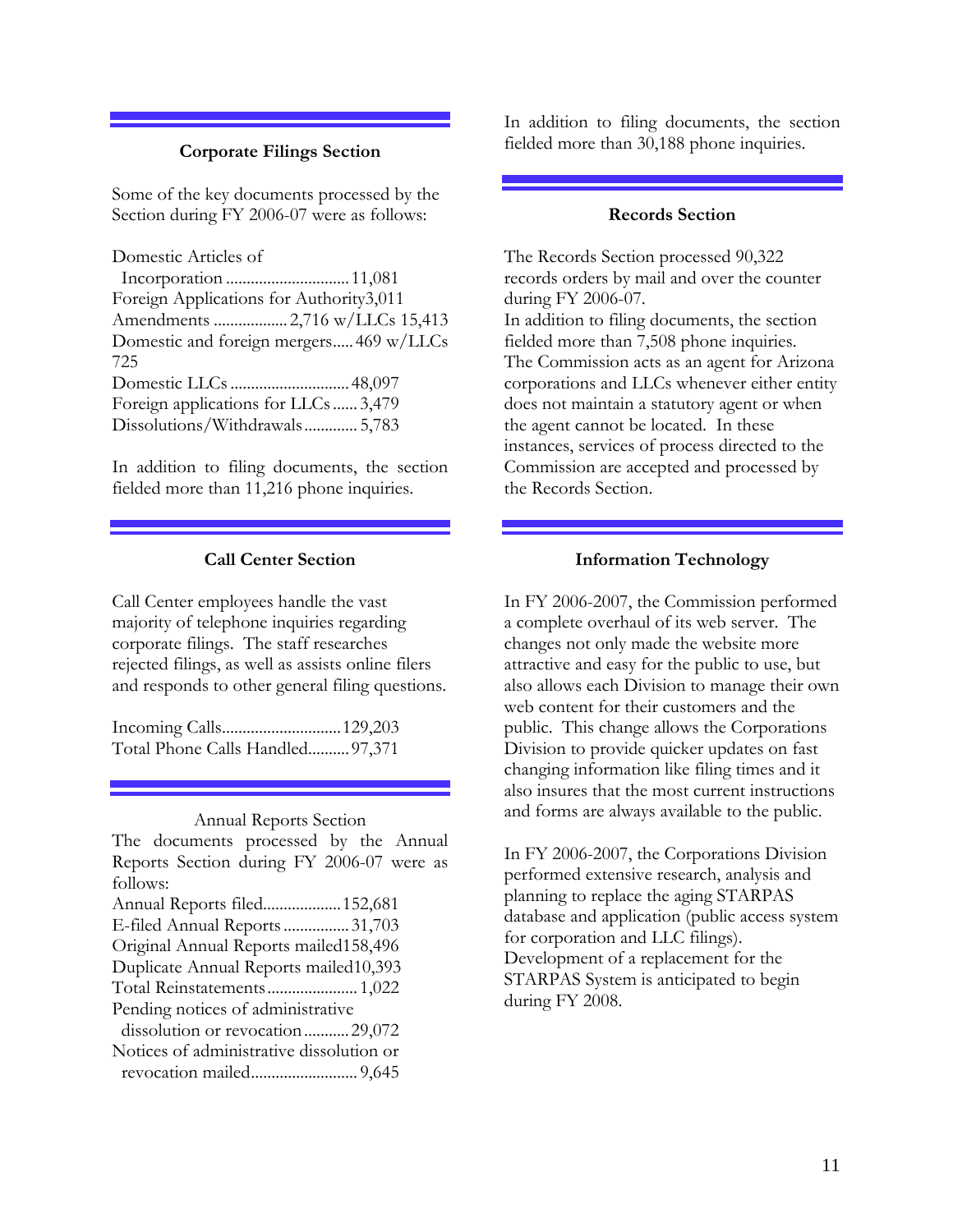### **IPS Section**

This section is the initial point of the process for all Annual Report related documents, Amendments, Articles of Incorporation, Articles of Organization, Name Reservations, Changes, Application for Authority to Transact Business and Application for Authority to Conduct Affairs. With regard to each of these documents, this section processes the filing fee, bar codes and stamps the document, and transmits information into a computerized tracking system. Then IPS scans the documents into the Division's imaging system for subsequent review by examiners in the Annual Reports and Corporate Filing sections. The IPS section is also responsible for transmitting corporate and LLC information into the STARPAS system and preparing documents to be microfilmed.

The following documents were processed by the Initial Processing Section during FY 2006- 07:

| Payments processed213,528 |  |
|---------------------------|--|
| Documents Scanned318,135  |  |

### **Hearing Division**

### **Lyn Farmer Chief Hearing Officer**

**Mission:** *To conduct hearings/arbitrations, analyze the evidence and draft recommended decisions for the Commissioners' consideration and approval.* 

The Hearing Division exercises the Commission's authority to hold public hearings and arbitrations on matters involving the regulation of public service corporations, the sale of securities and the registration of non-municipal corporations. Under the direction of the presiding Administrative Law Judge, proceedings are conducted on a formal basis through the taking of sworn testimony, the cross-examination of witnesses, the admission of documentary and other physical evidence, and the submission of oral arguments or post-hearing briefs.

Evidentiary and procedural rulings are made by the presiding Administrative Law Judge from the bench and through written procedural orders. Rate and Certificate of Convenience and Necessity (CC&N) applications are processed under the procedural schedule established by the Administrative Law Judges, in order to ensure that proposed Opinion and Orders are issued in a timely manner within the framework of the Commission's "timeclock" rules.

During FY 2006-07, the seven Administrative Law Judges in the Division conducted 341 public hearings/arbitrations, encompassing a total of 373 days.

Based upon the record evidence presented at public hearings, or filings made in nonhearing matters, the presiding Administrative Law Judge prepares a recommended order, which sets forth the pertinent facts, discusses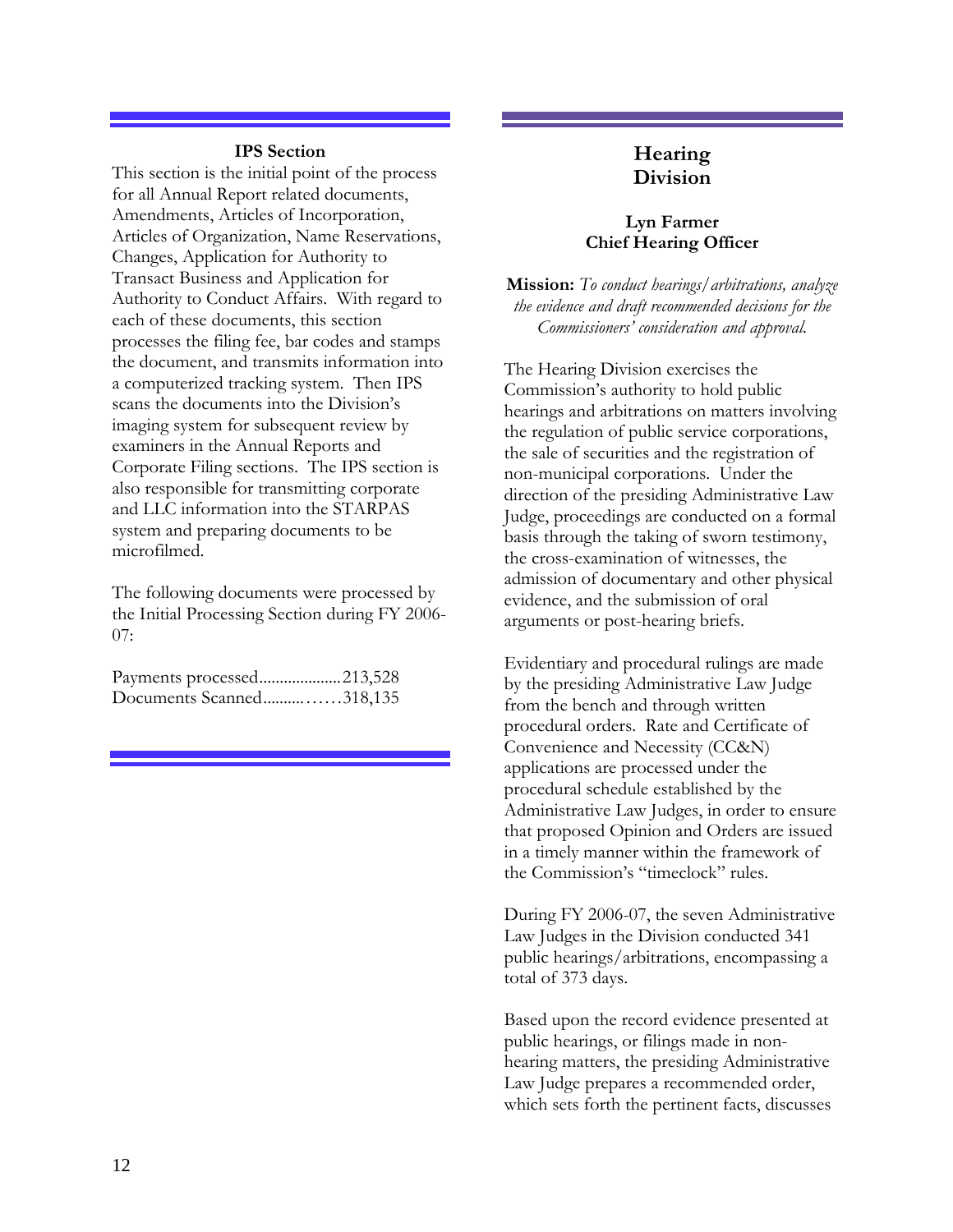applicable law, and proposes a resolution of the case for the Commissioners' consideration. The Commission regularly holds Open Meetings to deliberate and vote upon the recommended orders.

During FY 2006-07, the Hearing Division prepared a total of 165 recommended orders—90 for cases involving a hearing and 75 for non-hearing matters which are mainly rate applications for small water companies, CC&N applications and extensions of CC&Ns.

While cases are pending before the Commission, the presiding Administrative Law Judge may issue procedural orders to govern the preparation and conduct of the proceedings, including: discovery, intervention, the hearing date, filing dates, public notice, and motions. During FY 2006- 07, the Hearing Division issued 508 such orders.

During FY 2006-07, major rate cases that were resolved included: Arizona Public Service Company, Black Mountain Sewer Company, Far West Water and Sewer Company, Arizona-American Water Company, Gold Canyon Sewer Company, and Avra Water Company. Along with the major rate cases resolved, the Hearing Division also resolved Arizona Electric Power Cooperative's and UNS Electric Company's finance applications, Arizona Public Service Company's request to acquire a power plant, Tucson Electric Power Company's Request to Amend a Decision, and Desert Hills Water Company's transfer and cancellation of their CC&N. The Hearing Division was also involved in resolving Arizona Public Service Company's emergency rate application along with its application for a Power Supply Adjustor (PSA) surcharge increase and reviewed the Qwest Price Cap Plan.

During FY 2006-07, significant time was invested in hearings and procedural orders related to the following cases: Far West Water and Sewer Company, Gold Canyon Sewer, Arizona Public Service Company, Arizona-American Water Company, Avra Water Company, and UNS Gas Company. Cases that were technical in substance and also included lengthy hearing days were: Arizona Water Company (Extension), McLeodUSA vs. Qwest (Complaint), Desert Hills Water Company (Order to Show Cause/Complaint); Accipiter vs. Cox (Complaint), Qwest vs. Cox (Complaint) (both Phase I and Phase II were completed), Arizona Public Service Company (Acquire Power Plant), and Tucson Electric Power Company (Amendment of a Decision). The Hearing Division has also seen an increase in the number of Securities Cases.

During FY 2006-07, the Hearing Division worked with the IT Division to implement a calendar "e-Case." Additional refinements are underway to eDocket and eCase. Docket Control continues to scan final decisions from prior years. Work also continues to implement microfilm conversion of scanned documents.

As to FY 2007-08, the Hearing Division anticipates a heavy hearing workload related to the Arizona-American's rate cases for its Anthem, and Sun City Water divisions along with its Sun City West and Anthem/Agua Fria Wastewater divisions, Southwest Gas' and Tucson Electric Power Company's rate cases, Graham County Electric Cooperative's application for a rate increase, UNS Gas rate case, UNS Electric rate case, the Gold Canyon Sewer Company's request to Amend its Decision, the Chaparral City Water Company remand proceeding, rulemaking and generic dockets, significant telecommunication arbitrations, and water company rate and financing cases related to compliance with the federal maximum arsenic levels.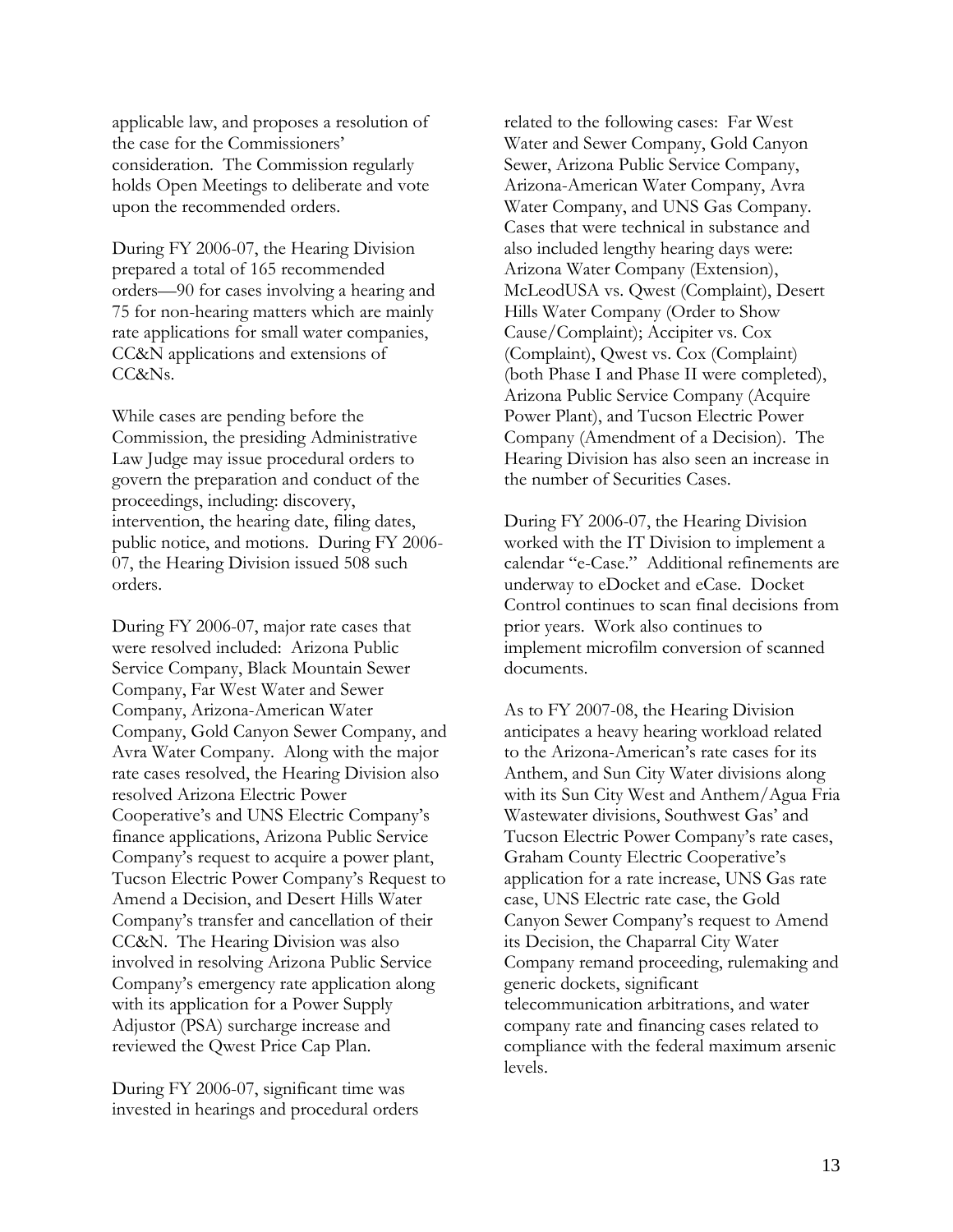The following public hearings were held during FY 2006-07:

### **Types of Hearings/Cases Number**

| Pre-Hearing Conferences 88       |  |
|----------------------------------|--|
| Orders to Show Cause             |  |
|                                  |  |
| Certificates of Convenience      |  |
|                                  |  |
|                                  |  |
|                                  |  |
| Miscellaneous (oral arguments,   |  |
| motions to compel, etc.) 10      |  |
|                                  |  |
|                                  |  |
| Railroad/Pipeline Safety Group 8 |  |
|                                  |  |
| Rules (new and amended)3         |  |
|                                  |  |
|                                  |  |
|                                  |  |
|                                  |  |
| Line Extensions/Agreements 0     |  |
|                                  |  |
|                                  |  |
|                                  |  |
|                                  |  |
|                                  |  |
|                                  |  |

### **Docket Control Center**

In FY 1980-81, the Commission requested and obtained legislative approval to establish a docket control center to ensure the integrity and security of official Commission records.

The Docket Control Center maintains the official records for the Utilities, and Securities Divisions of the Corporation Commission. In this regard, Docket Control's functions are similar to a Clerk of the Court's office. The Docket Control Center also assists the public and staff in retrieving the files and transcripts of cases for use in research.

During FY 2006-07, the Docket Control Center processed the following documents:

| Responses to Inquiries/                |
|----------------------------------------|
| Research/Assistance 10,300             |
| Filings docketed & distributed  11,577 |
| Opinion and Orders/Administrative      |
| Closures processed and mailed 1,036    |
|                                        |
| Open Meeting items processed  1,100    |
|                                        |
| Transcripts logged & microfilmed       |
|                                        |
|                                        |
|                                        |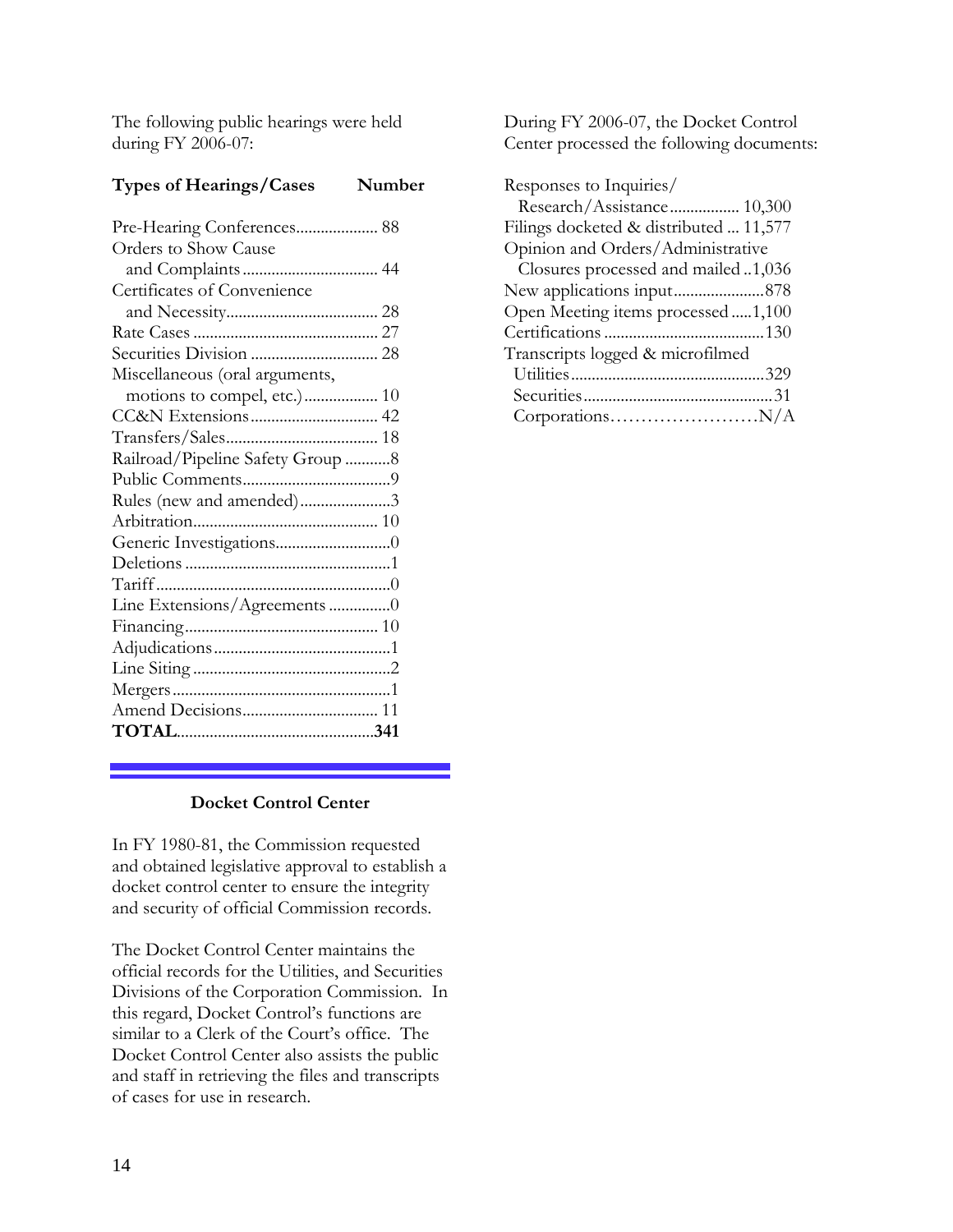### **Information Technology (IT) Division**

### **Clark Lathrum CIO/Director**

**Mission:** *To provide accurate, efficient and timely technology design, development, implementation, communications and maintenance support services to the agency and its respective divisions in support of their missions and objectives.* 

The Information Technology Division (IT) provides technical support for the entire Arizona Corporation Commission.

The staff is organized into three specialty areas:

- Systems -- Representing the personnel who focus on network hardware and integration.
- Support -- Help Desk staff who troubleshoot, train and respond to requests for help from agency-wide staff.
- Development -- Specialists in software and computer programming who develop, maintain and enhance the various systems used by the staff and the general public.

In FY 2006-2007, the Commission performed a complete overhaul of its web server. The changes not only made the website more attractive and easy for the public to use, but also allows each Division to manage their own web content for their customers and the public. This change allows the Corporations Division to provide quicker updates on fast changing information like filing times and it also insures that the most current instructions and forms are always available to the public.

Significant IT Division achievements during Fiscal Year 07 include:

- Development and deployment of a calendar application addition to the eDocket System to give the public and staff online access to scheduled Commission proceedings.
- A complete redesign of the agency's web site to provide easier navigation and an enhanced user experience for citizens and staff.
- Upgrades and enhancements to audio-visual systems to provide expanded access to commission proceedings via the Internet for the public and staff.
- The Commission's wireless network was enhanced to provide expanded access to citizens and staff within the commission's buildings.
- Significant power and environmental data center upgrades to provide better continuity of service.
- Extensive research, analysis and planning to replace the aging STARPAS database and application (public access system for corporation and LLC filings). Development of a replacement for the STARPAS System is anticipated to begin during FY 08.
- Implementation of an IT Project Management Office to better manage IT projects and resources.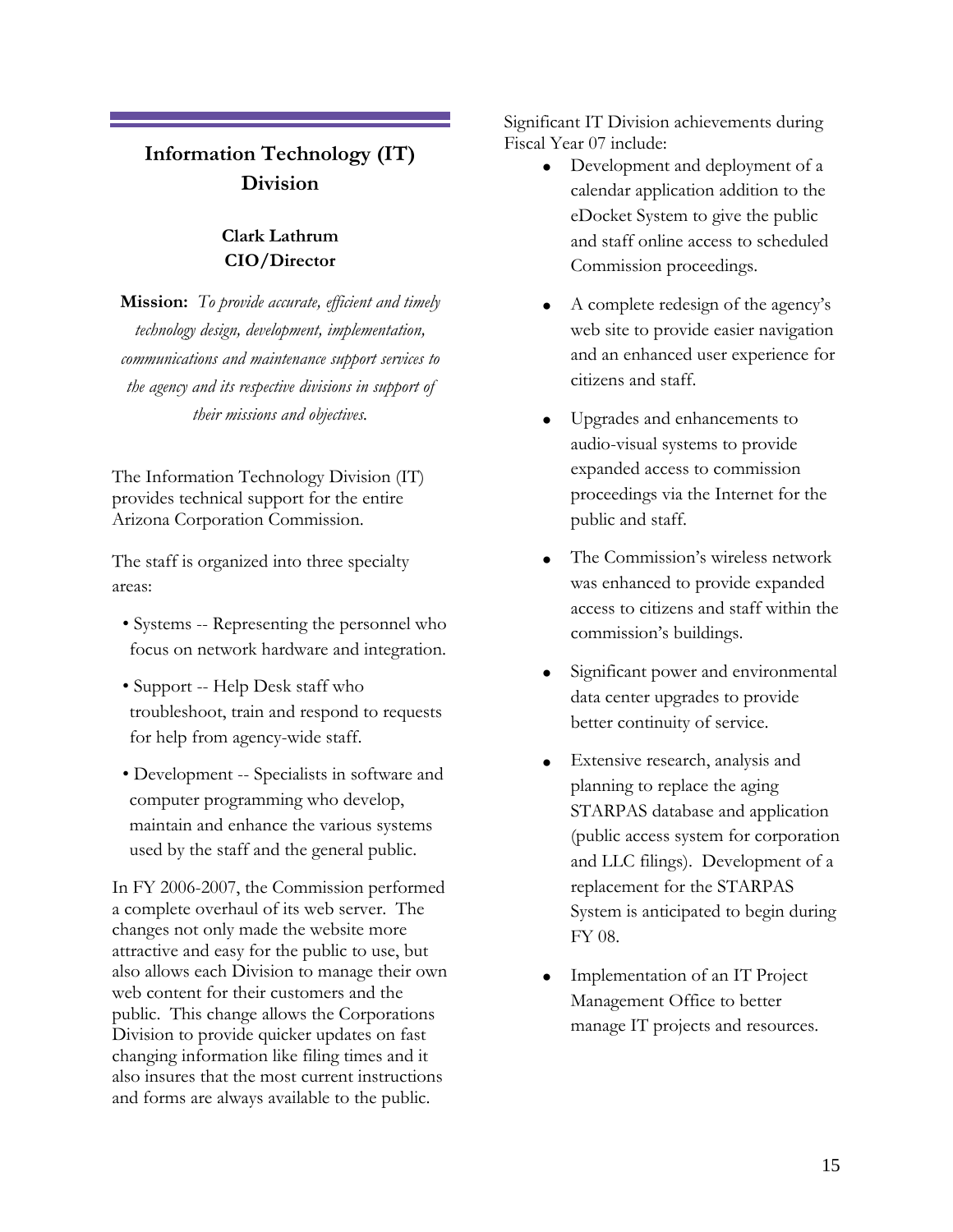### **Legal Division**

### **Chris Kempley Chief Counsel**

**Mission:** *To provide professional, high quality legal representation to the Corporation Commission in the performance of all of its powers and duties, except for matters pertaining to the activities of the Securities Division.* 

The Legal Division represents the Commission in all matters relating to public utility regulation and in other areas not associated with the Securities Division. Securities-related legal cases are litigated by the Securities Division. Matters handled by the Legal Division fall into five general categories:

- 1) Commission dockets;
- 2) Federal regulatory dockets;
- 3) litigation;
- 4) other administrative matters; and
- 5) special projects.
- Commission Dockets

Utility companies throughout the state apply to the Commission for approval before undertaking certain activities such as the provision of service to the public, the modification of service territory or the implementation of rate increases.

The Commission is also authorized to exercise continual review over the operations of public service corporations and to act when necessary to further the public interest. Legal Division representation in these matters is varied and includes representing the Utilities Division and advising the Commissioners on legal issues.

### **Federal Dockets**

The Legal Division represents the Commission before various federal agencies in the following areas: electric, gas, nuclear energy, railroads, pipelines and telecommunications.

Key federal proceedings included:

• Participation in federal dockets involving the regulation and classification of Voice Over Internet Protocol ("VoIP"), and broadband;

- Participation in federal dockets involving Qwest's Petitions for forbearance from key requirements of the 1996 Act and/or FCC rules
- Participation in federal dockets involving the Federal Universal Service Fund; and
- Participation in federal dockets involving consumer protection measures.
- Gas pipeline proceedings before the Federal
- Energy Regulatory Commission (FERC).

In addition, during FY 2006-07 the Legal Division continued to represent the Commission in FERC dockets concerning the gas and electric industries to ensure that the public interest of Arizona is considered in these matters. The Division also represented the Commission in Federal Communication Commission (FCC) dockets.

### **Litigation**

The Legal Division represents the Commission before a variety of courts and either has pending or has recently concluded cases before municipal and justice courts, county Superior Courts, the State Court of Appeals and the State Supreme Court, as well as before various federal district and appeals courts, including the United States Supreme Court. As in previous years, the majority of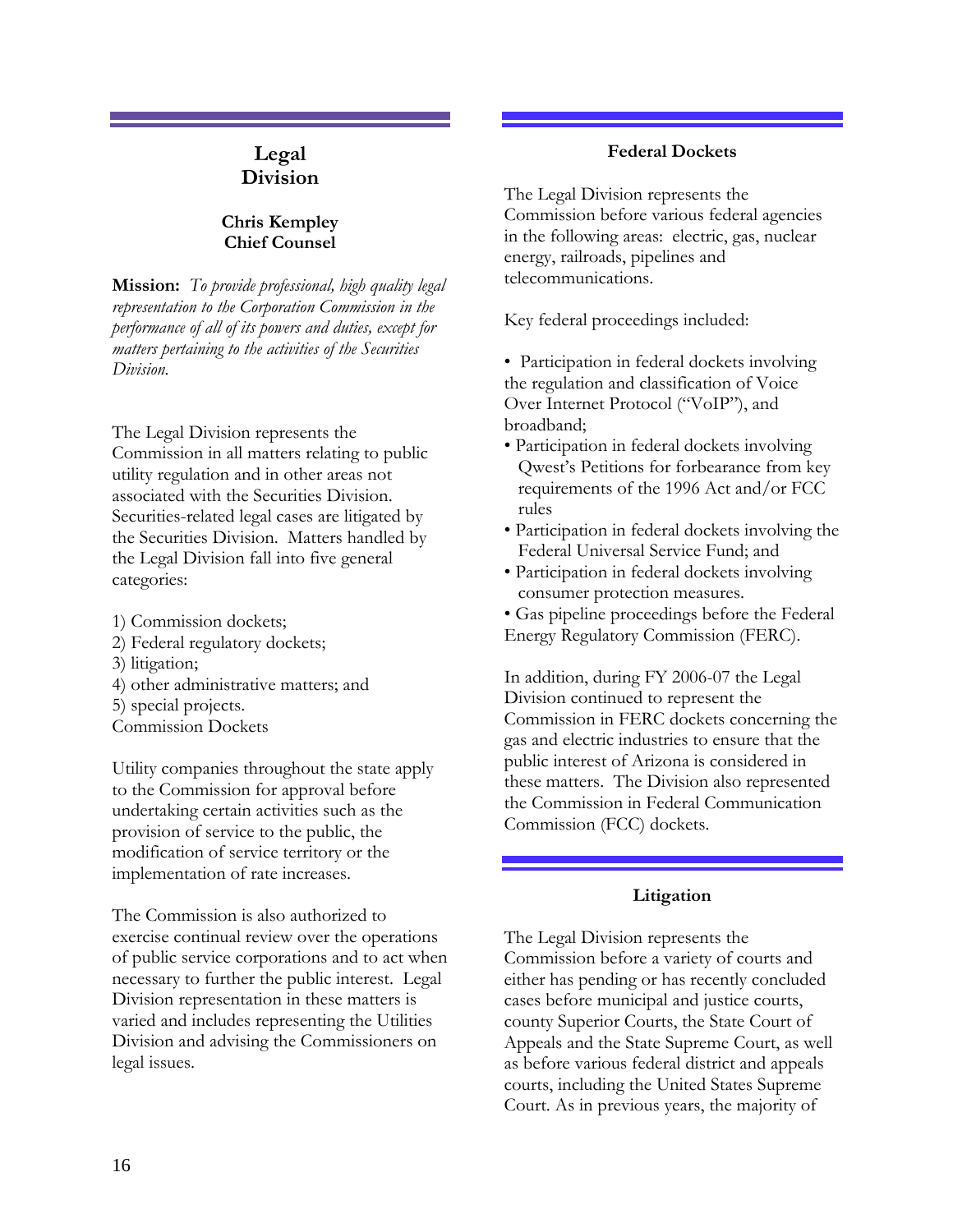cases filed or pending during FY 2006-07 involved Commission decisions related to restructuring of the telecommunications and electric industries.

The Division participated in continued civil litigation involving arbitrations of interconnection agreements between Qwest and competitive telecommunications providers.

The Legal Division also has been called upon to represent the Commission in Bankruptcy Court in matters involving regulated utilities and also represented the Commission in litigation involving the Corporations Division.

### **Administrative Matters**

The Legal Division counsels the Corporation Commission in the legalities of miscellaneous matters such as the Open Meeting Law, guidelines and procedures, ex-parte communications, filing requirements and a variety of similar matters.

The Corporations Division has responsibility for the filing of Articles of Incorporation, Certificates of Disclosure, and Annual Reports which must be submitted to the Commission by every corporation doing business within the State of Arizona. The Legal Division advises the Corporation Division on these administrative matters.

### **Special Projects**

The Legal Division participates in the adoption and revision of all rules for the Corporations Division and the Utilities Division, including the Pipeline and Railroad Safety Sections. It has also represented the Commission in litigation that has occurred following the rulemakings.

The Commission continues to be engaged in a series of proceedings related to the restructuring of the telecommunications industry. The Legal Division represents the Commission or its staff in a variety of proceedings related to competition in the telecommunications markets.

The Division devoted extensive resources to interconnection agreement arbitrations between Qwest and other competitive telecommunications providers, formal complaints filed against Qwest by its competitors, and assisting with several generic dockets including the review of the Arizona Universal Service Fund and an examination of Preferred Provider agreements and their impact on competition. Preferred Provider Agreements are typically entered into between a developer and a telecommunications provider and generally contain marketing preferences and other favorable arrangements exclusive to the telecommunications provider that is a party to the agreement.

The Division also has been an active participant in Qwest's formal complaint proceeding against Cox Telcom involving alleged violation by Cox of its interconnection agreement with Qwest and alleged inappropriate access and damages to Qwest's facilities.

Additionally, the Division has participated in an ongoing review of the Environmental Portfolio Standard originally established by order of the Commission in 2001. In February 2004, the Commissioners ordered the staff and interested parties to review the rules and study several possible changes to the rules, including requiring regulated utilities to obtain a larger portion of their energy from renewable resources. In February 2006, the Commissioners approved a larger, more aggressive plan to adopt renewables and renamed it the Renewable Energy Standards and Tariff. The new rules are expected to become effective FY 2007-08.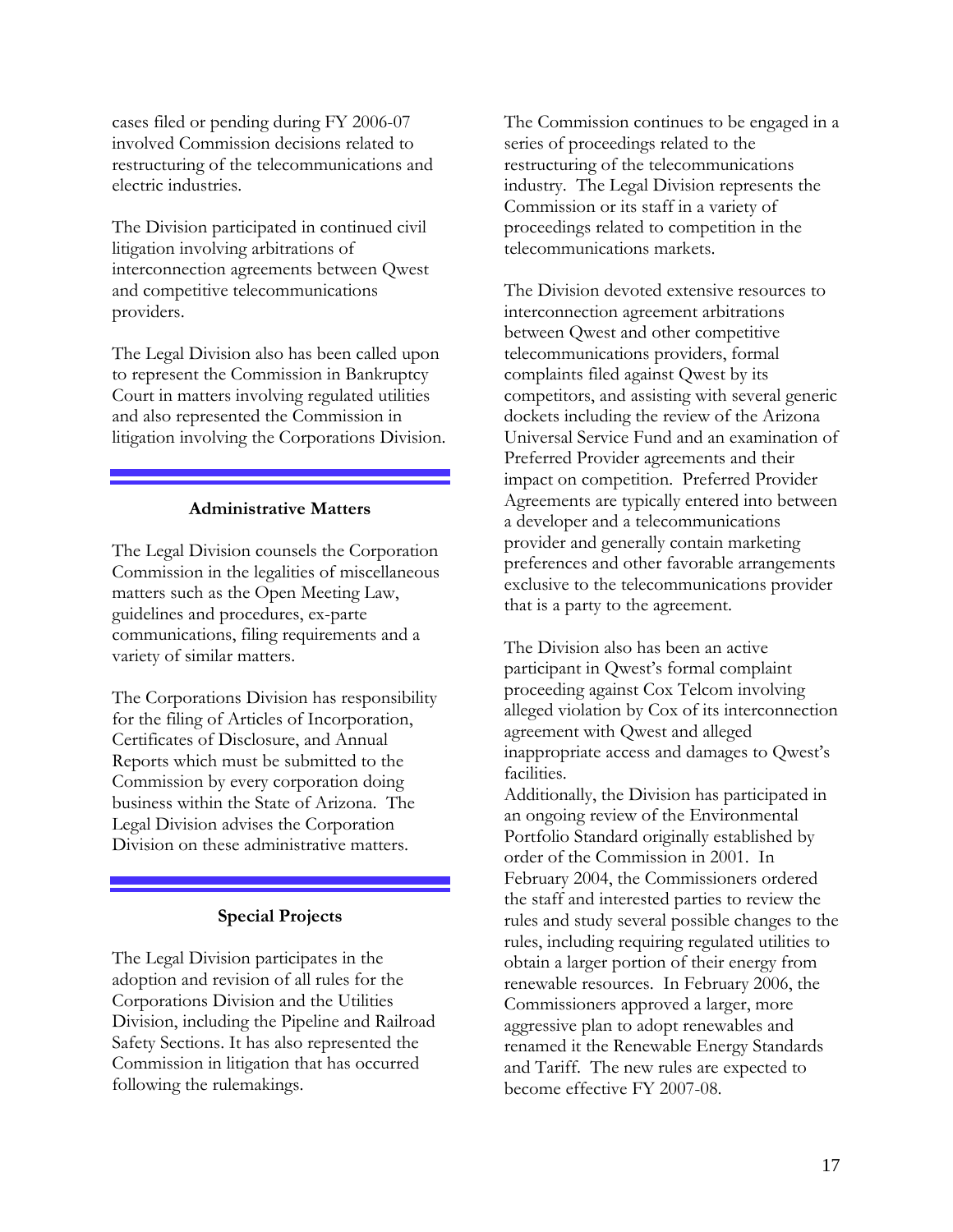APS filed a new rate case with the Commission in November 2005. In January 2006, the Commissioners granted interim rate relief to APS and issued its final decision on the new rates in June 2007. In FY 2004-05, Southwest Gas filed its first full rate case since 2001. The Division's participation in that case continued throughout this fiscal year until it was resolved with a Commission decision in February 2006. A number of other rate cases for smaller, regional utilities were scrutinized by the Division during FY 2006-07.

Under state statutes no utility may construct an electric power plant or transmission line without first obtaining a Certificate of Environmental Compatibility from the Power Plant and Line Siting Committee that then must be approved by the Commission. The Division was involved in the review of a 100 mile interstate transmission line that would connect the Palo Verde hub to the Devers substation located in California. The Commission denied the siting of this line as against the public interest and the applicant has appealed the Commission's decision to Maricopa County Superior Court.

In conjunction with its activities in the areas of electric competition and line and power plant siting, the Commission has been actively involved in proceedings at the Federal Energy Regulatory Commission related to the supply and interstate transmission of natural gas. Natural gas is a primary source of fuel for power plants. The Legal Division participates in cases where gas supply and transportation, as well as competing rights among states to receipt of shipped gas, are at issue.

The major cases before the Commission usually include an advisory staff assigned to act as a separate party in order to advise Commissioners and Commissioner's staff without violating the ex parte communications rule. Thus, in each of the above instances, in addition to the need for legal staff as counsel for Utilities Division

staff, additional Legal Division personnel are assigned to advise the Commissioners.

The Commission's rules relating to transactions with unregulated affiliates have been in effect since FY 1992-93. The rules create an ongoing responsibility to consider and process applications and reports under the rules. The filings of applications and reports under the rules, all of which require scrutiny by Legal Division attorneys, can be expected to continue indefinitely.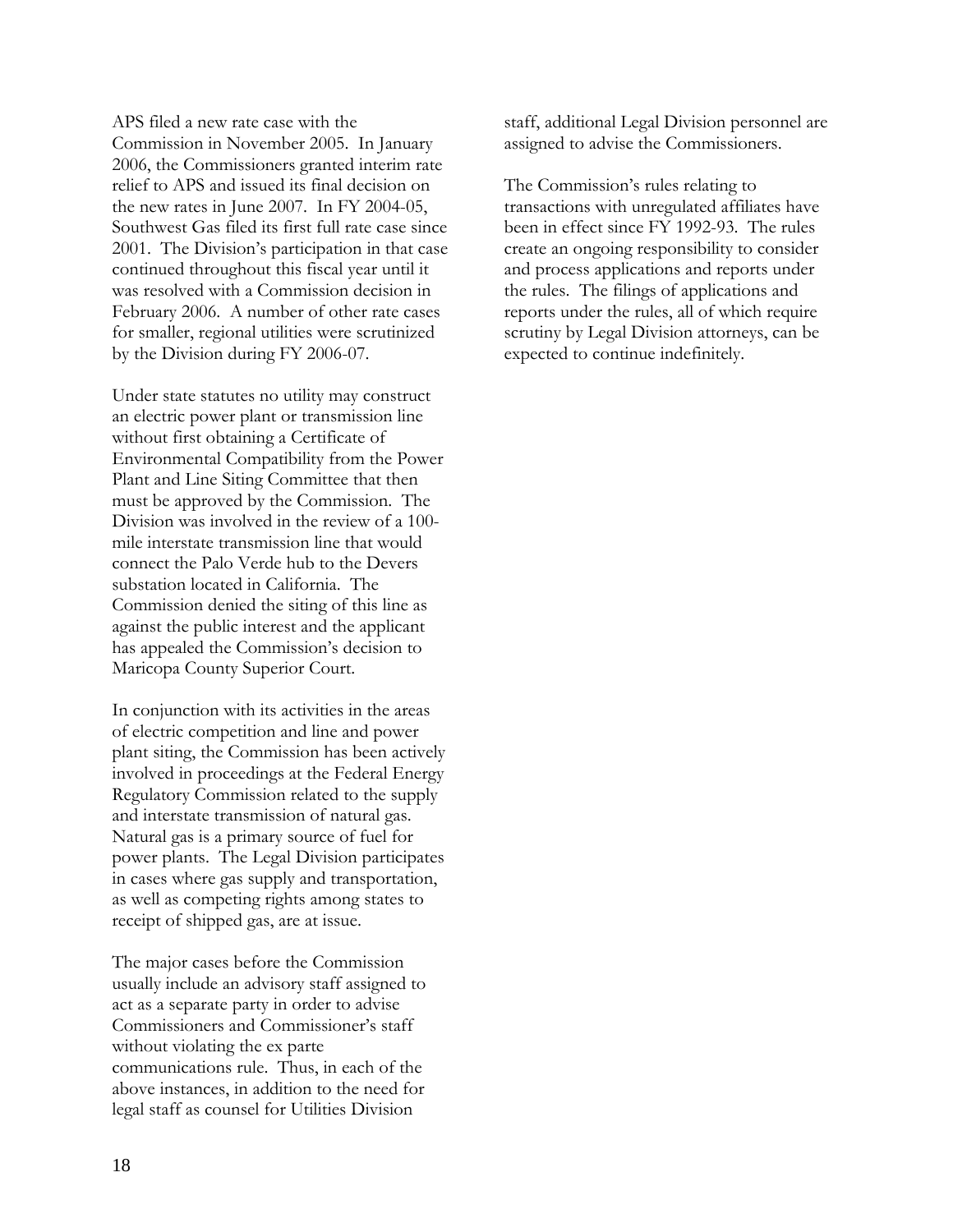### **Safety Division**

**Dave Raber Director**  *(from March 2007)* 

**Mission:** *To enforce Federal and State regulations affecting pipeline and railroad safety. To enforce the Underground Facilities Law, and to provide information and guidance to excavators and utility owners in an attempt to eliminate damage and to prevent personal injuries and deaths associated with underground facilities. To ensure that the citizens of Arizona, as well as railroad employees throughout the state, have a railroad system that is operated and maintained in as safe a manner as possible.*

The Safety Division was formed in March 2007 and consists of two groups—Pipeline Safety and Railroad Safety. The Pipeline Safety Section enforces the Arizona Underground Facilities Law and oversees the construction, operation and maintenance of all intrastate and interstate natural gas, other gases, liquefied natural gas, and hazardous liquid pipeline facilities operating within the State of Arizona. The Railroad Safety Section oversees the operation and maintenance of all railroad operations, track maintenance and railroad/street grade crossings.

#### **Pipeline Safety Section**

The Pipeline Safety Section operates its main office in Phoenix and staffs offices in Tucson, Prescott and Flagstaff. The Section enforces pipeline safety standards and operating practices applicable to the transportation of gas and hazardous liquids by pipeline and the

operation of liquefied natural gas facilities. Inspections are conducted on all interstate gas transmission and interstate hazardous liquid pipeline facilities. Inspections and operations audits are conducted on all intrastate natural gas transmission/distribution pipelines, intrastate hazardous liquid pipelines, intrastate liquefied natural gas facilities and master meter natural gas operations, such as apartments, mobile home parks, schools and other gas distribution systems at the point beyond the utility company meter. The Pipeline Safety Section also enforces the Arizona Underground Facilities Law, otherwise known as the "Blue Stake" Law.

As a result of these responsibilities, the Pipeline Safety Section monitors the activities of six interstate natural gas transmission pipelines, one interstate hazardous liquid pipeline, 16 major intrastate gas pipeline operations, one intrastate liquefied natural gas facility, six intrastate gas transmission pipelines, three intrastate hazardous liquid pipelines and 1,057 master meter natural gas operations.

Pipeline safety became a major issue in the hearts and minds of Arizonans on July 30, 2003 with the rupture of an 8" Kinder Morgan pipeline that runs between Phoenix and Tucson. Under authority granted to it by an agreement with the U.S. Department of Transportation, the Pipeline Safety staff handled the initial investigation and provided its findings to the federal office, who handles enforcement of any penalties or fines.

As a result of the cause of the rupture and concerns about the structural integrity of the rest of Kinder Morgan's system, the Pipeline Safety Group participated in additional, detailed inspections of Kinder Morgan pipelines in FY 2005-06. During this time Kinder Morgan replaced all the remaining 8" lines between Tucson and Phoenix with new 12" pipeline. In addition, in 2007 Kinder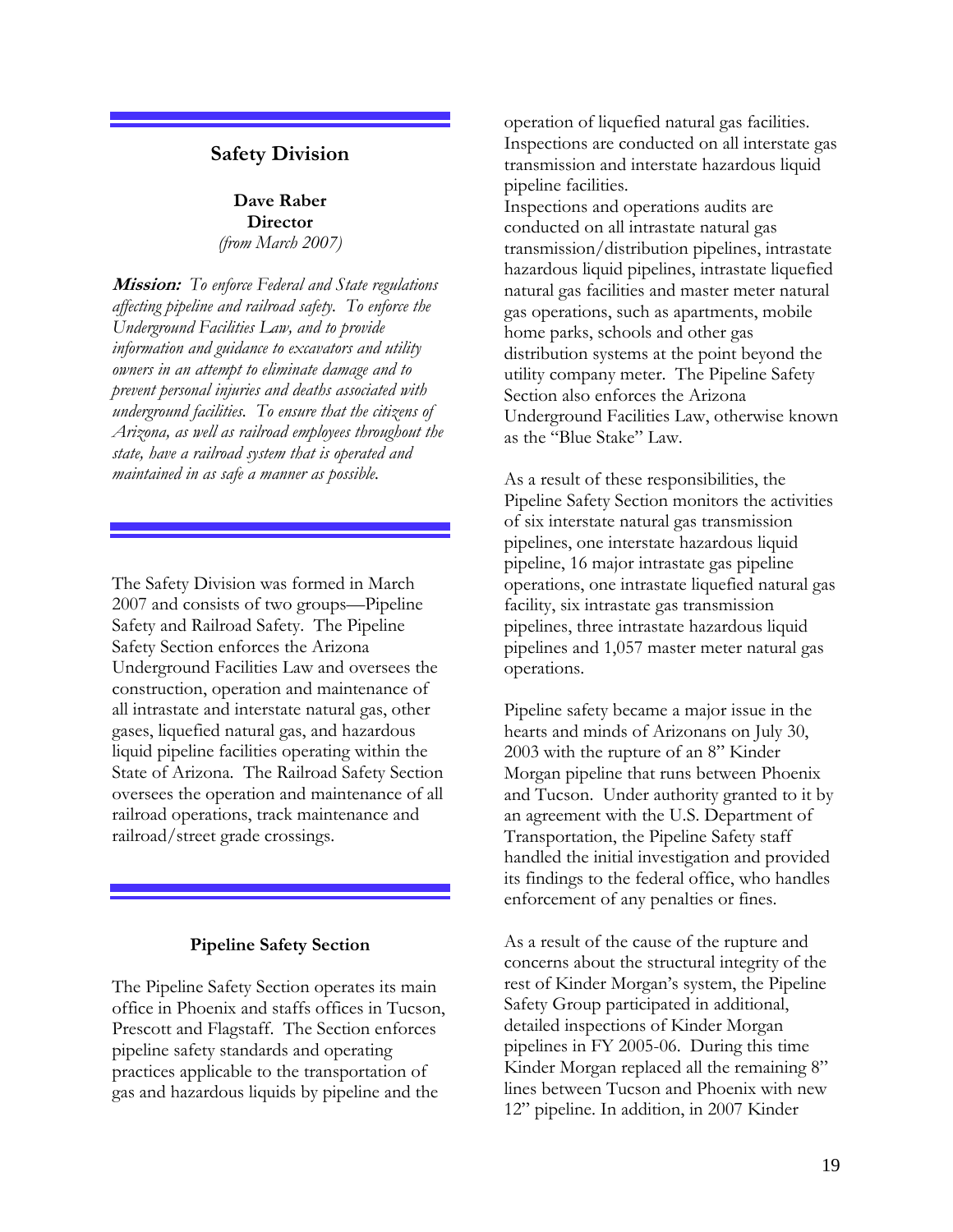Morgan completed work on a new 16" liquid pipeline completing their expansion of service into the Tucson area.

Section Staff completed a right of way inspection and records review of the El Paso Pipeline network in Phoenix, Tucson, Ehrenberg, Flagstaff, and the Deming West Complex and Mohave Pipeline. Transwestern, Questar, and the North Baja Pipeline were also inspected during this fiscal year.

During FY 2006-07, the Pipeline Safety Section inspected 16 major intrastate natural gas distribution pipeline operators, 6 intrastate gas transmission pipeline operators, 3 intrastate hazardous liquid pipeline operators and 1 intrastate liquefied natural gas operator, In addition to the comprehensive inspections above; Pipeline Safety Section staff also spent 14 days conducting construction inspections, 37 specialized inspections and 35 incident investigations of major intrastate operators. The Pipeline Safety Group conducted 710 comprehensive inspections, 227 specialized inspections, 726 follow-up inspections and 177 construction inspections of master meter natural gas distribution systems.

Also during FY 2006-07, the Pipeline Safety Section investigated 182 reported violations of the Underground Facilities Law, issued 68 notices of violations and collected \$36,000 in fines.

Staff also received 1,070 notices of incidents from pipeline operators and pipeline operators shut off gas service to 42 master meter gas systems requiring repair. During FY 2006-07, the Pipeline Safety Section provided 24 training workshops for 771 operators of master meter gas systems and assisted master meter operator personnel by making pipe locating and leak detection equipment available to them. Staff participated in 18 Blue Stake seminars held state-wide with attendance in excess of 1,500

and also presented two specialized training classes for major pipeline operators.

The Pipeline Safety Section, in conjunction with the U.S. Department of Transportation's Transportation Safety Institute, presented one two-day seminar.

Beginning in March of 2008, Pipeline Safety will oversee and inspect the construction of 255 miles of new 42" and 36" steel pipeline being constructed by Transwestern Pipeline.

### **Railroad Safety Section**

The Railroad Safety Section enforces the Federal Safety Standards for track, signal, motive power and equipment, railroad operating practices, and the shipment of hazardous material by rail. The Railroad Safety Section is also responsible for inspection and review of industrial track, and rail-highway crossing construction projects. In addition to its main office in Phoenix, two Rail Safety Consultants are located in the Tucson office and one in Lake Havasu City. This staffing arrangement provides the Commission and the citizens of Arizona with quick response to any rail incident, as well as direct contact for more routine matters.

During FY 2006-07, the Section inspected 1,474 miles of track, 2,507 freight cars, 116 locomotives, 490 crossings, and 23 industrial track facilities. It also made 3,349 inspections of manufacturers that ship and receive hazardous materials by rail. Additionally, 1,205 signal and train control devices were inspected. The Section investigated 36 train derailments, along with 46 grade crossing accidents and 43 complaints received from other governmental agencies, railroad employees or the public. Commission staff, in conjunction with the Federal Highway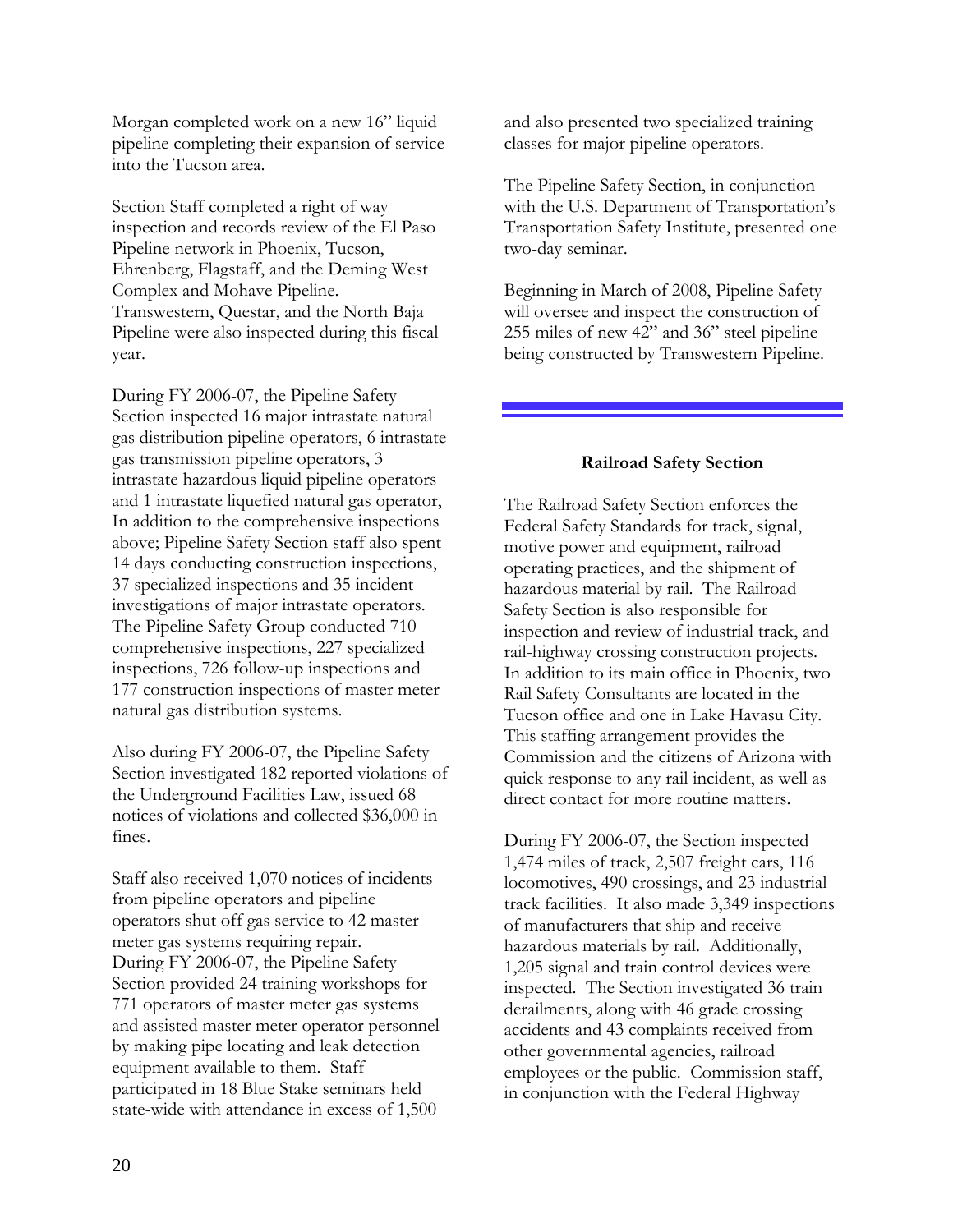Administration (FHWA) and the Arizona Department of Transportation (ADOT), conducts an annual review of certain public rail-highway crossings throughout the state and prepares a list of crossings to be considered for improvement using federal and state funds. From the list, the Commission publishes an array of about 30 of those crossings each year. The array is then submitted to the cities, towns, and/or counties to make applications for funding through ADOT to the FHWA.

Another responsibility of the Section is reviewing applications for modification to existing at-grade crossings or the creation of new at-grade crossings. Staff review and analyze the crossing applications and make recommendations to the Commissioners regarding safety requirements at the crossings. FY 2006-07 has proven to be one of the busiest years on record for the number of crossing applications submitted for the Commission's review. The biggest reason for this is the fact that the Union Pacific Railroad is constructing the first new border-to-border track in Arizona in the last fifty years. This construction activity, referred to as the "Union Pacific Double Track Project" requires that the Commission consider modifications to more than 50 at-grade crossings stretching from Bowie, Arizona near the New Mexico border all the way to Yuma, Arizona on the California border.

The Section is also very active in the National Operation Lifesaver Program, a public awareness program that promotes railhighway crossing and trespasser safety. The Commission's award-winning video, "Operation Lifesaver," is widely used in the Arizona High School Driver Education and Driver Survival Programs as well as other driver safety programs around the country. During FY 2006-07, Railroad Safety Staff gave four Operation Lifesaver presentations to several school bus operators within their communities.

### **Securities Division**

### **Matthew Neubert Director**

**Mission:** *To ensure the integrity of the securities marketplace through investigative actions as well as the registration and/or oversight of securities, securities dealers and salesmen, and investment advisers and their representatives; to enhance legitimate capital formation; and to minimize the expense of regulatory compliance on legitimate business, consistent with vigorous investor protection.* 

The Securities Division reviews prospective offerings of securities to ascertain that full and fair disclosure is made to potential securities investors and that the terms of offerings are not inherently fraudulent.

Securities dealers, salesmen, investment advisers, and investment adviser representatives are required to register with the Division prior to conducting business in Arizona.

The Division reviews these applications and monitors the conduct of investment advisers, investment adviser representatives, dealers, and salesmen; investigates possible violations of the Securities Act and Investment Act; where the evidence warrants, brings administrative or civil or refers criminal actions; and conducts programs to educate investors to protect themselves.

The Division consists of three sections:

- 1) Registration and Compliance
- 2) Enforcement
- 3) Office of the General Counsel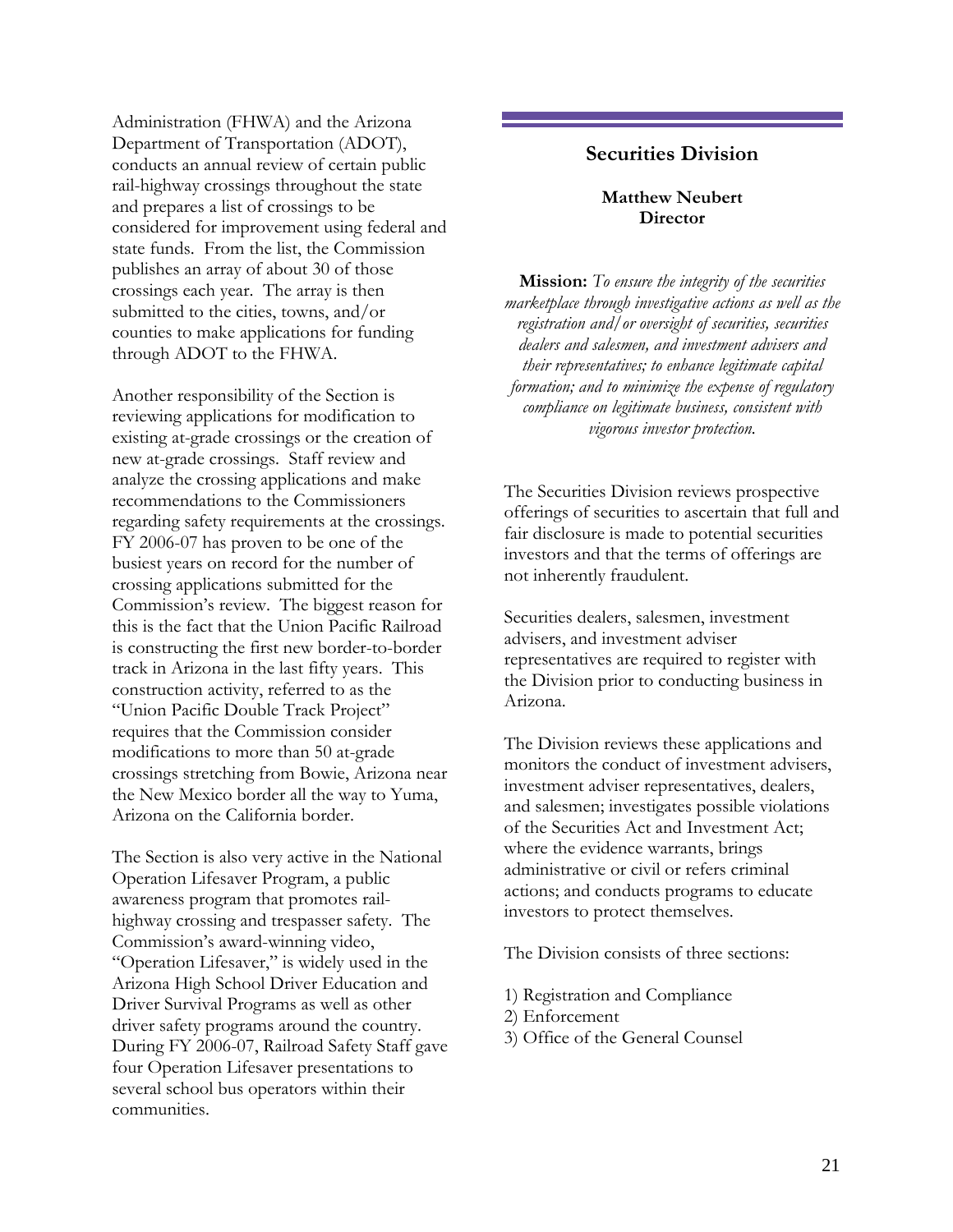### **Registration & Compliance Section**

Registration and Compliance reviews applications for registration and exemption filings in connection with securities transactions under the Arizona Securities Act. This Section is also responsible for the administration of the registration and licensing provisions of the Securities Act and the Investment Management Act pertaining to dealers, salesmen, investment advisers, and investment adviser representatives. Staff conducts on-site examinations of dealers and investment advisers to ensure compliance with these Acts.

The Corporation Commission is authorized to deny, suspend, or revoke a registration or license, to assess fines, and to order restitution.

During FY 2006-07 the Section processed 2,236 dealer and 149,741 salesman registrations.

In addition, the Section processed 3,732 investment adviser representative licenses and 1,774 state investment adviser licenses and federal investment adviser notice filings.

The Section conducted 72 field examinations of dealers and investment advisers.

The Section processed 21,331 applications for securities registration, 1,923 filings for various exemptions from registration, and 2,169 name change requests during FY 2006-07.

### **Enforcement Section**

The Securities Division maintains an active enforcement program in order to protect the integrity of the marketplace and to preserve the investment capital formation process by investigating possible violations of the

Securities Act and the Investment Management Act. During FY 2006-07, the Division initiated 25 investigations and had a total of 74 cases under investigation at yearend.

The Corporation Commission is authorized to enter cease and desist orders, to assess fines, and to order restitution. The Commission may also apply to the Superior Court of Maricopa County for an injunction and the appointment of a conservator or receiver. It may also transmit evidence to the Attorney General and County and United States Attorneys, who may file criminal cases.

The Securities Division makes a substantial commitment to its cases once litigation is commenced. Division attorneys litigate administrative and civil cases, assisted by special investigators, legal assistants, and certified public accountants. Because of their familiarity with the facts in a case they have investigated, Enforcement staff may also assist in criminal prosecutions of cases they refer for prosecution.

During FY 2006-07, the Division filed 20 administrative proceedings involving 57 respondents, filed four civil actions involving 11 defendants, and assisted state and federal law enforcement agencies in obtaining 26 indictments.

During the same period, the Corporation Commission issued 25 Cease and Desist Orders against 56 respondents based on Division actions. The Commission also ordered 20 respondents to pay \$11,624,814 in restitution and 27 respondents to pay \$2,387,348 in penalties. The Commission revoked or suspended four licenses or registrations.

Civil matters filed by the Division resulted in orders requiring \$76,448,389 in restitution be paid and \$2,510,000 in penalties. Criminal prosecutions assisted by Division staff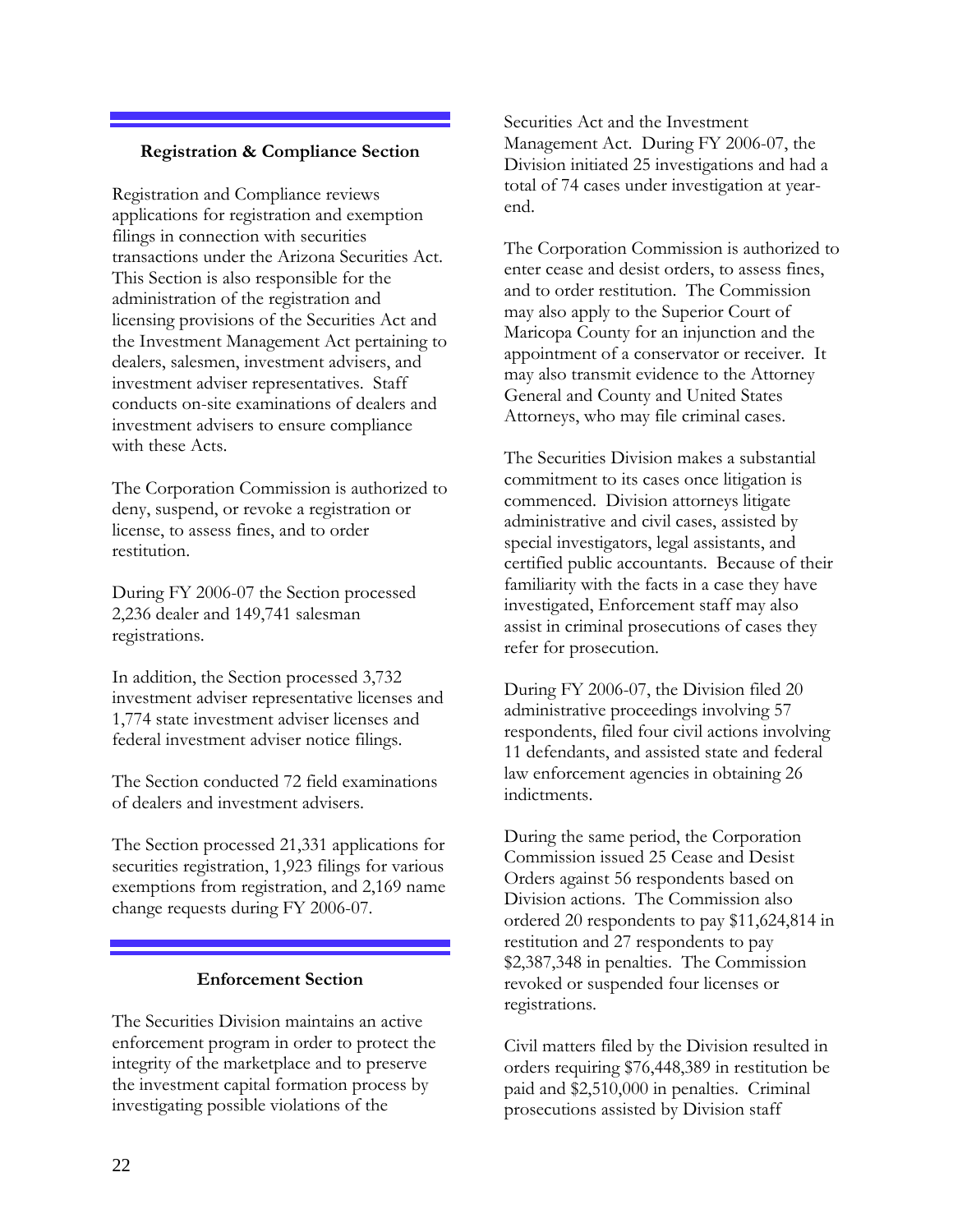resulted in 23 guilty pleas during this fiscal year with defendants being ordered to pay \$169,939,226 in restitution.

These actions resulted in money being paid into Arizona's General Fund. The Commission's funding is appropriated through the normal state budget process.

### **Office of General Counsel**

The office of general counsel provides legal advice to the Securities Division and assistance to the business and financial communities and securities practitioners. Its responsibilities include administrative rulemaking, drafting and monitoring legislation relevant to the Securities Division, and administering the no-action (interpretive) letter program and the in-house legal training program.

In FY 2006-07, the general counsel office finalized two rulemakings, one of which updated the multijurisdictional disclosure system exemption from registration and one of which significantly revised the requirements for investment advisers that take or have custody of client funds or securities.

Division duty officers responded to approximately 2,497 inquiries from the public regarding the substance of the Securities and Investment Management Acts and 1,850 inquiries regarding dealers, salesmen, investment advisers, and investment adviser representatives.

### **Investor Education**

The Securities Division's investor education program features a full-time investor education coordinator and an active speakers' bureau that makes presentations to civic, consumer and educational groups across

Arizona. The Securities Division believes that an informed investor is the best defense against preventing investment fraud.

In FY 2006-07, the Securities Division conducted 58 public education programs. This outreach included communities outside Maricopa County such as Yuma, Tucson, and Flagstaff. During this time period, the Commission's investor education web site, www.azinvestor.gov, experienced a significant increase in "hits" and the Securities Division received an increase in requests for investor educational materials.

In addition to group presentations, the Securities Division distributes investor educational materials through its radio programs, press releases, newspaper articles, and printed materials available at libraries and in the public areas of various consumer groups. Through these efforts, the Securities Division stresses to Arizonans the importance of verifying the licensure status of the promoter before they invest and of making informed investment decisions, thereby reducing the likelihood of falling prey to con artists.

For the ninth consecutive year, the Securities Division participated in "Financial Literacy 2020," a campaign targeting high school economics teachers across America. This financial literacy program is designed to improve the financial skills of secondary school students by equipping personal finance teachers with better teaching tools.

The Securities Division maintains strategic partnerships with other agencies and nonprofit organizations in order to further educational efforts. These partners include the U.S. Securities and Exchange Commission, the Arizona Attorney General, the Maricopa Elder Abuse Prevention Alliance, the Elder Fraud Prevention Task Force and the Arizona Jump\$tart Coalition.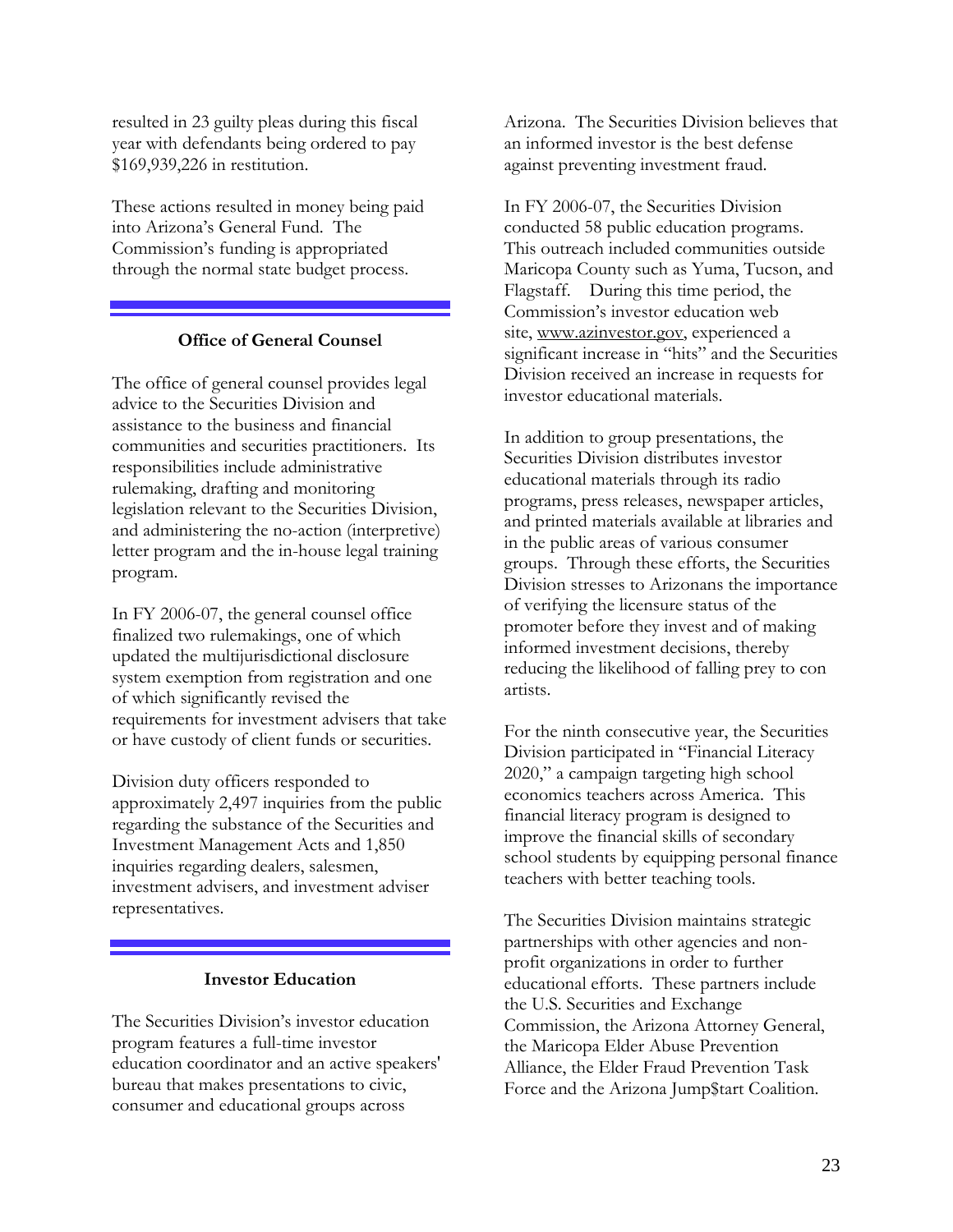The Securities Division will continue its aggressive investor education programs into FY 2007-08 with additional events and presentations. **Utilities** 

## **Division**

### **Ernest G. Johnson Director**

**Mission:** *To recommend thoroughly-researched, sound regulatory policy and rate recommendations to the Commissioners, which are based on a balanced analysis of the benefits and impacts on all stakeholders and are consistent with the public interest.* 

The Utilities Division monitors the operations of approximately 719 companies providing utility service within the State of Arizona. Article XV of the Arizona Constitution defines "public service corporations" as "those furnishing gas, oil, or electricity for light, fuel or power; water for irrigation, fire protection, or other public purposes; or those transmitting messages or furnishing telegraph or telephone service." The Commission's regulatory responsibilities are established in the Arizona Constitution (Article XV) and the Arizona Revised Statutes (§40-201, et seq.), and further defined in the Arizona Administrative Code (Title 14, Chapter 2).

One of the Utilities Division's major responsibilities is rate review and the determination of a reasonable return on fair value for public service corporations.

The Division reviews utility company financial records and recommends to the Commission appropriate revenue and rate requirements. With the exception of small public service corporations, these requests for rate changes must be determined in an evidentiary hearing. Regardless of the size of the public service corporation, all rate changes require approval of the Commission in an open meeting.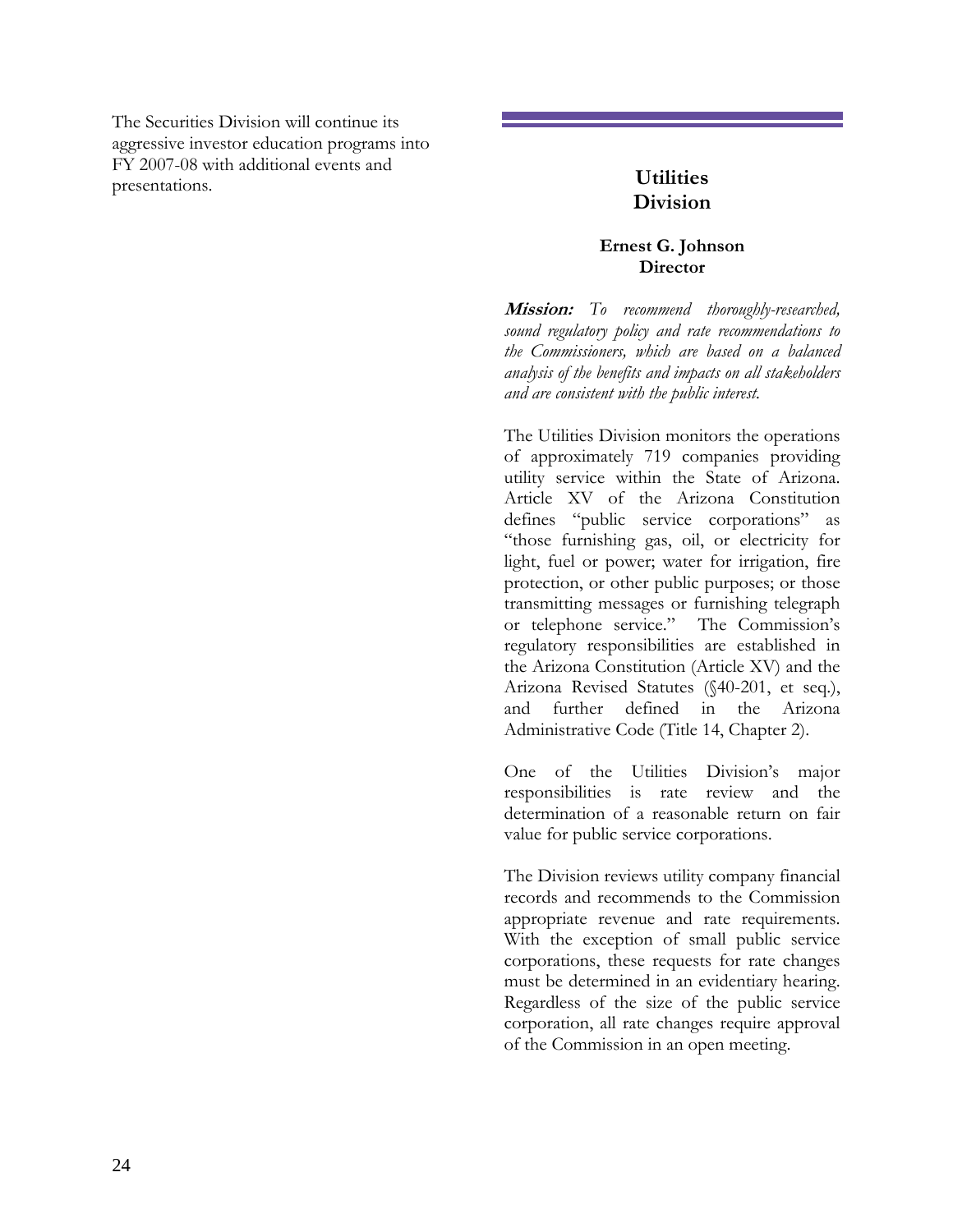Staff preparation for a major rate hearing begins at the time of the utility's initial filing, and takes approximately four to six months before the hearing takes place. Work efforts between the time of filing and a hearing include a review of documents on file with the Commission; an audit of the books and records of the utility; on-site inspections of plants and facilities; discussions with utility personnel and interested parties; formulation of the staff recommendation; and preparation of written testimony and schedules.

As a result of the telecommunications industry evolving from monopolies to a competitive industry, the Utilities Division has the added responsibility of providing leadership and support in the development of competitive marketplaces. The Division works with the Commissioners and all affected stakeholders to develop equitable competitive markets that will benefit all consumers of telecommunications services.

Throughout FY 2006-07, the Division devoted significant resources to the following major efforts:

- APS FERC Transmission Cost
- Biennial Transmission Assessment
- Analysis of a rate case filed by Arizona Public Service (APS) and an emergency interim rate request filed by APS;
- Analysis and testimony in the Southwest Gas rate case;
- Arbitration between Incumbent Local Exchange Carriers (ILEC) & Competitive Local Exchange Carriers (CLEC) (including Cox vs Qwest, Cox vs Accipter, Qwest vs Eschelon, Qwest vs CLEC)
- Federal mandate (Telephone Wire Center)
- UNS Electric Rate Case
- UNS Gas Rate Case
- Gold Canyon Sewer Rate Case
- Development of revised Water and Sewer Certificate of Convenience and Necessity (CC&N) Rules
- Tucson Electric Power Company Rate Case
- Chaparral City Rate Case
- Arizona-American Rate Case
- Review and preparation of recommendations on certain energy efficiency programs proposed by utilities
- Review of mergers and acquisitions, including mega-mergers between Verizon and MCI as well as Southwestern Bell Companies and AT&T
- Examination, open meetings and review of the facts surrounding unplanned outages at the Palo Verde Nuclear Generating Station
- Review and approval of new rules requiring utilities to derive an increased percentage of energy from renewable resources
- Continued participation in bankruptcy proceedings involving the McLain water utilities in southern Arizona
- Analysis and preparation of Staff's testimony in other rate cases and Certificates of Convenience and **Necessity**
- Analysis of data and preparation of a staff report in the Tucson Electric Power rate review proceeding
- Participation in several transmission line siting cases, including the review of the 100-mile Pinal West to Southeast Valley transmission line
- Investigation of Preferred Carrier Agreements in the telecommunications arena
- Review of water company rate requests related to compliance with the new EPA standard for arsenic
- Continued supervision of interim managers for several water companies; and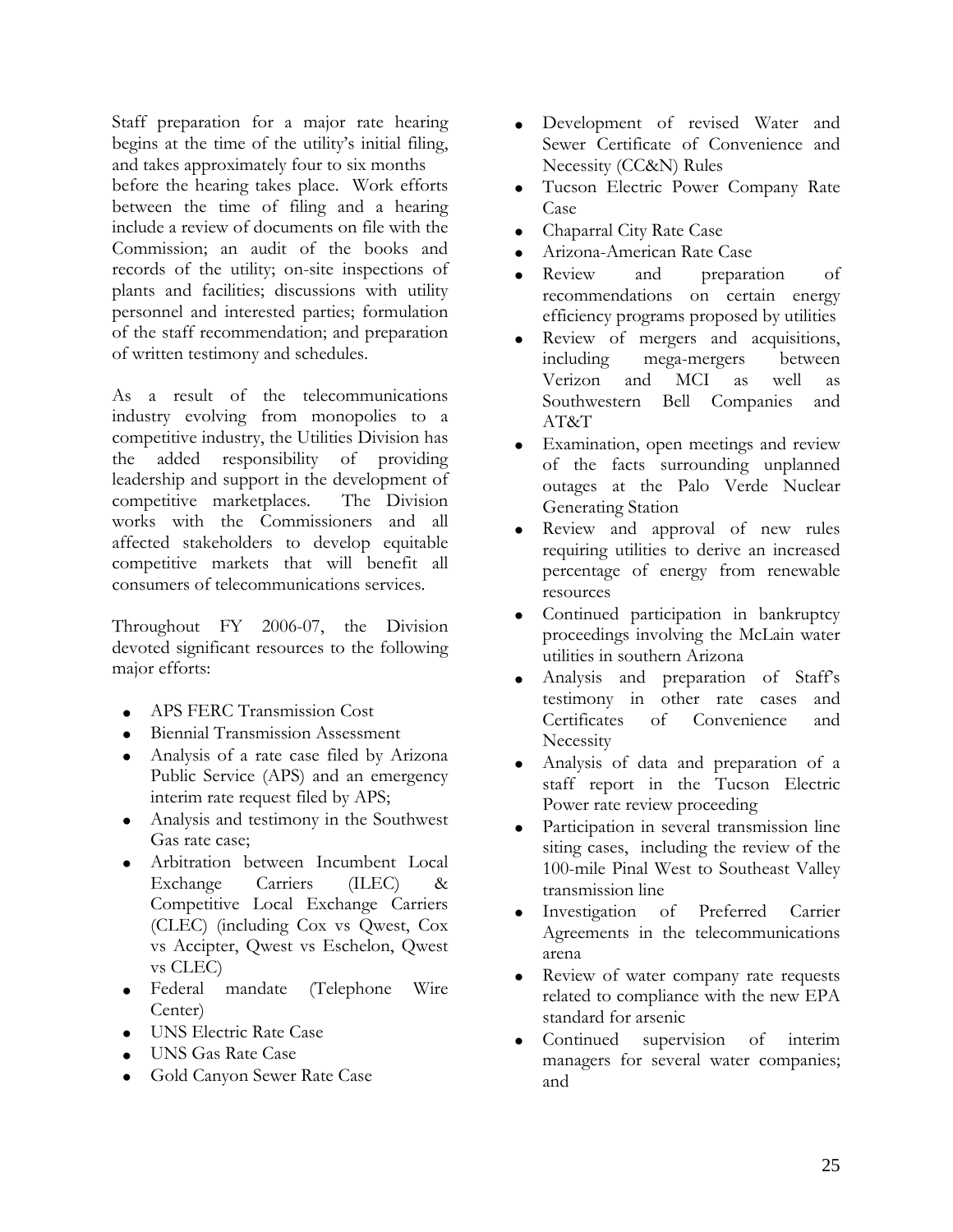• Ongoing efforts to monitor service quality and reliability among regulated utilities

The Utilities Division consists of six sections through which the staff performs its responsibilities:

- 1) Financial & Regulatory Analysis;
- 2) Telecom & Energy;
- 3) Engineering;
- 4) Consumer Services;
- 5) Compliance & Enforcement; and
- 6) Administrative Services.

The Division oversees the following numbers of utilities:

| Telecommunications companies  372 |
|-----------------------------------|
|                                   |
| Other telecommunications 300      |
| Water utility companies 291*      |
|                                   |
|                                   |
|                                   |
|                                   |
|                                   |
|                                   |

\*The Commission oversees more than 400 individual water and sewer systems. Multiple systems can be operated by the same utility company.

### **Financial & Regulatory Analysis**

This Section is primarily responsible for the preparation of testimony and staff reports for utility rate cases. These documents address accounting issues, reasonableness of expenses, costs of capital, overall revenue requirement, and, ultimately, staff's rate recommendations to the Commissioners.

During FY 2006-07, the Section analyzed numerous applications, including rate related cases filed by APS, Qwest, Southwest Gas, Arizona Water Company and Southwest Transmission Cooperative as well as a number of water company rate cases.

The new Environmental Protection Agency (EPA) standard limiting the arsenic level in drinking water is resulting in significant cost increases to small water companies. The staff is continuing to review filings from water companies for arsenic-related compliance costs.

The section also provided analysis and recommendations regarding public utility mergers, debt and equity issuances, transfers of assets, purchased power and gas adjustor revisions, and applications for CC&Ns.

### **Telecom & Energy Section**

The Telecom and Energy Section analyzes economic and policy issues pertaining to the Commission's regulation of investor-owned utilities and rural electric and gas cooperatives. The section also analyzes and implements telecommunications policies adopted by the Commission. The staff uses a variety of computer models, quantitative techniques and qualitative methods in its utility evaluations and research. Recommendations are presented to the Commissioners through staff reports, sworn testimony, memos and recommended orders.

The section is also responsible for analyzing and preparing Staff recommendations for the majority of electric tariff filings, special contracts, natural gas tariff filings, telecommunications tariff filings, proposed tariff revisions and competitive telecommunication interconnection agreements. The section also processes applications for CC&Ns for competitive telecommunications firms.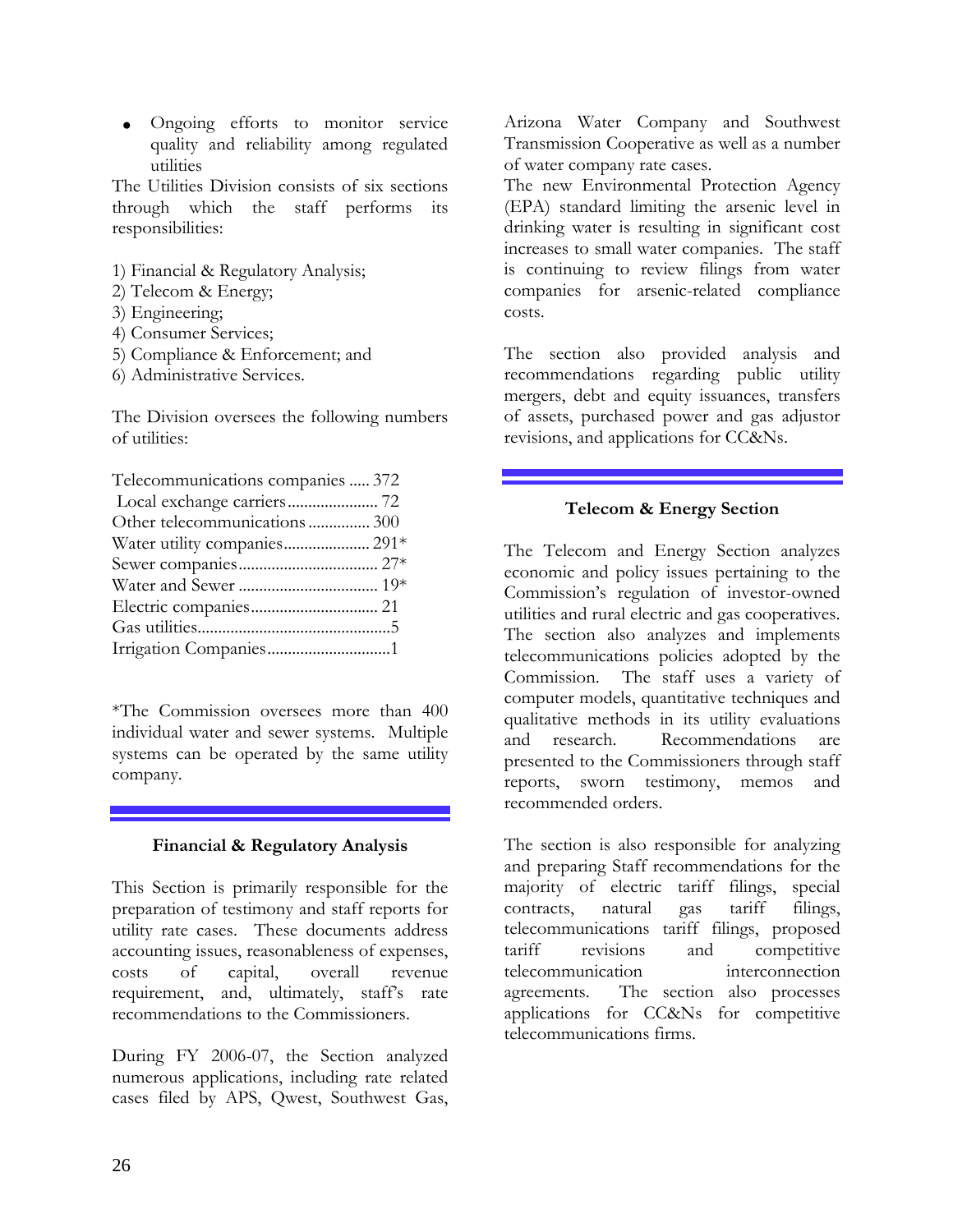### **Engineering Section**

The Engineering Section conducts technical reviews of all Commission-regulated utilities (except gas, which is done by the Pipeline Safety Group) to assure compliance with accepted service, safety, maintenance, performance and regulatory standards. This Section monitors and conducts on-site investigations of regulated water, wastewater (sewer), telecommunications and electric companies and one irrigation company. The staff also investigates accidents and incidents involving utilities that result in service outages, property damage and consumer inquiries.

The Engineering Section assists the Consumer Services Section with the technical aspects of complaints received from utility customers. The engineers accompany Consumer Services Section personnel on investigations of such complaints. Assistance is also provided to other sections in the processing of CC&N applications for all regulated utilities.

The Engineering Section assists the Financial & Regulatory Analysis Section in the processing of rate case applications, financing applications, changes to purchased power and fuel adjusters and other cases. Inspections are performed to determine whether a utility plant is "used and useful." The Engineering Section staff also conducts cost of service studies for the utilities, including gas.

In the water/wastewater area, the engineers monitor the operation of over 400 individual water and sewer systems. These systems range in size from less than 10 connections to over several thousand connections. The engineering staff also assists in the processing of water main extension agreements.

The electrical engineers monitor the operation and maintenance of all generating and transmission resources within Arizona. This includes the nation's largest nuclear plant, the Palo Verde Nuclear Generating Station, located approximately 50 miles west of Phoenix. The Engineers also support Commission representatives who serve on the Arizona Power Plant and Transmission Line Siting Committee. Engineers assist in determining the environmental compatibility of newly-proposed generating stations and transmission lines.

The electrical engineers are responsible for preparing the Biennial Transmission Assessment Report and are responsible for enforcement of the Overhead Power Line Safety Law.

In the area of telecommunications, the Telecommunications Engineers review tariff filings, various telecommunications applications and evaluate the various facilities comprising the telecommunications network in Arizona. The Telecommunications Engineers also participate in the telecommunications dockets and are responsible for addressing service quality issues.

In addition, the Engineering Section maintains a Geographic Information System (GIS) program for producing detailed utility service area maps for use by the Commission and the general public.

### **Consumer Services Section**

The Consumer Services Section investigates and arbitrates complaints from the public regarding operation, billings, terminations and quality of service and facilities of public service corporations.

The Section engaged in the following activities during FY 2006-07: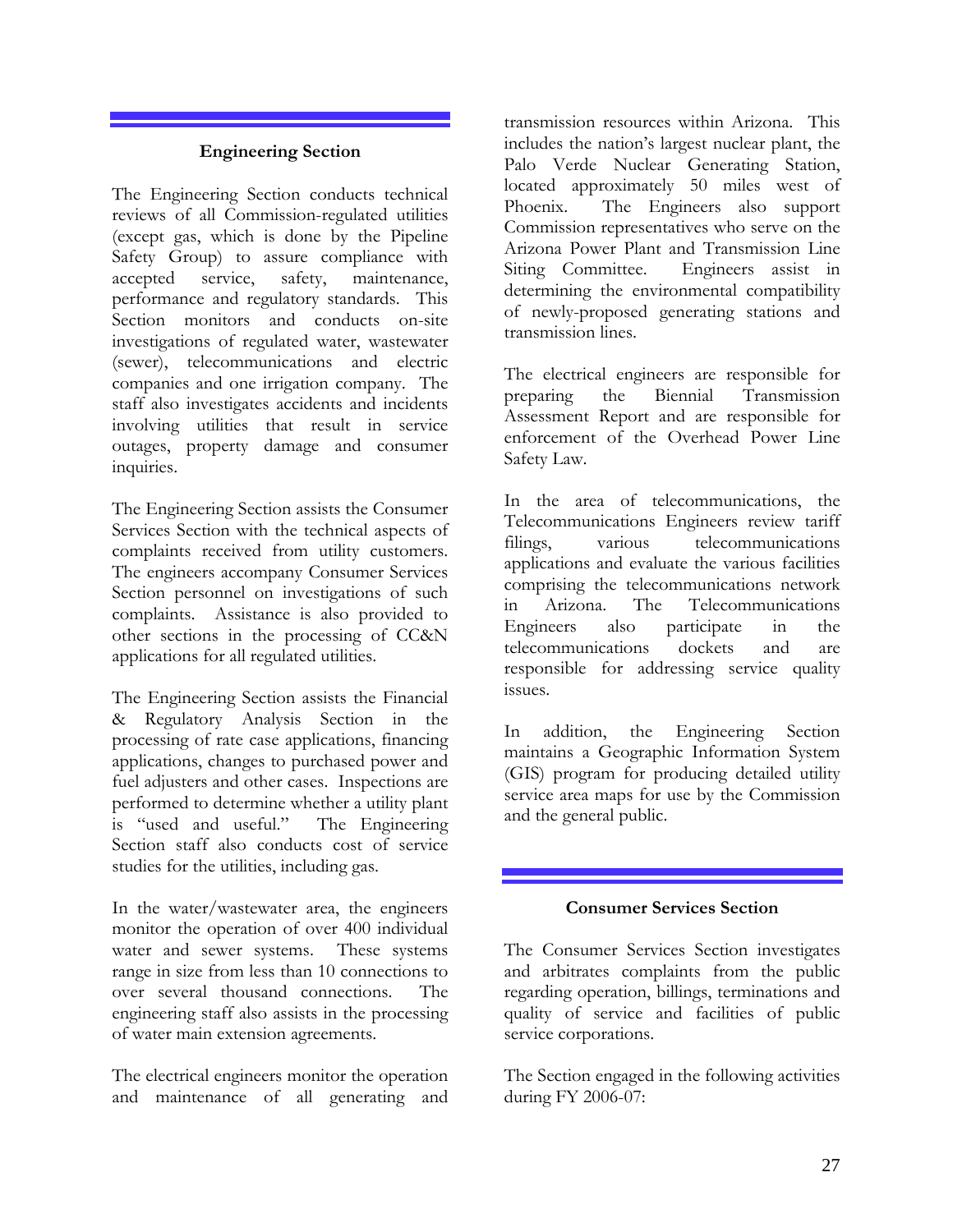**Public Comment Meetings:** In an effort to provide consumers an opportunity to voice their concerns and opinions on proposed rate increases and the quality of service of the public utilities serving them, the Consumer Services Section conducts public comment meetings. When a public utility files an application for a rate increase, the Consumer Services Section assists in the review of the application for sufficiency. It also receives and responds to customer service problems and comments. If necessary, the Consumer Services Section organizes a public comment meeting prior to the rate hearing. These meetings have proven to be beneficial to the public utilities in establishing better communications between them and their customers. During FY 2006-07, the Consumer Services Section held 10 public comment/town hall meetings.

**Arbitration:** When the public utility and the consumer are not able to agree on the resolution of the consumer's complaint, a representative from the Utilities Division will conduct an independent arbitration to resolve<br>the complaint. During FY 2006-07, the During FY 2006-07, the Consumer Services Section conducted 2 arbitration/mediations.

**Meter Testing:** The Consumer Services Section, tests water meters when the accuracy of the meter reading is questioned. During FY 2006-07, the Consumer Services Section tested 59 meters.

Field Investigations: On-site field investigations are sometimes needed in order to resolve a dispute. These investigations may entail an inspection of the physical plant of the public utility, a review of its books and records, and verbal interaction with the customer and the public utility. Consumer Services conducted 13 field investigations in FY 2006-07.

**Complaints & Inquiries:** The following table lists the total complaints and inquiries handled by the Consumer Services Section in FY 2006-07 by utility type and complaint or inquiry type:

| Communication Companies 1,751 |  |
|-------------------------------|--|
|                               |  |
| Water Companies 1,472         |  |
| Electric Companies 1,796      |  |
|                               |  |
|                               |  |

| New service issues304      |  |
|----------------------------|--|
|                            |  |
|                            |  |
| Disconnect/termination297  |  |
|                            |  |
|                            |  |
|                            |  |
|                            |  |
| Misc/Non-jurisdictional299 |  |
|                            |  |

These totals represent verbal, written and email complaints or inquiries.

### **Compliance & Enforcement Section**

The purpose of the section is to ensure that utilities comply with the provisions of the Arizona Revised Statutes, Commission rules and Commission orders.

The Compliance Section is responsible for: tracking compliance relative to annual report filings, filings made pursuant to Commission rules and orders and administering the annual regulatory assessment.

During FY 2006-07, the Compliance Section reported the following compliance actions:

• 719 annual reports were mailed to utilities and monitored for filing.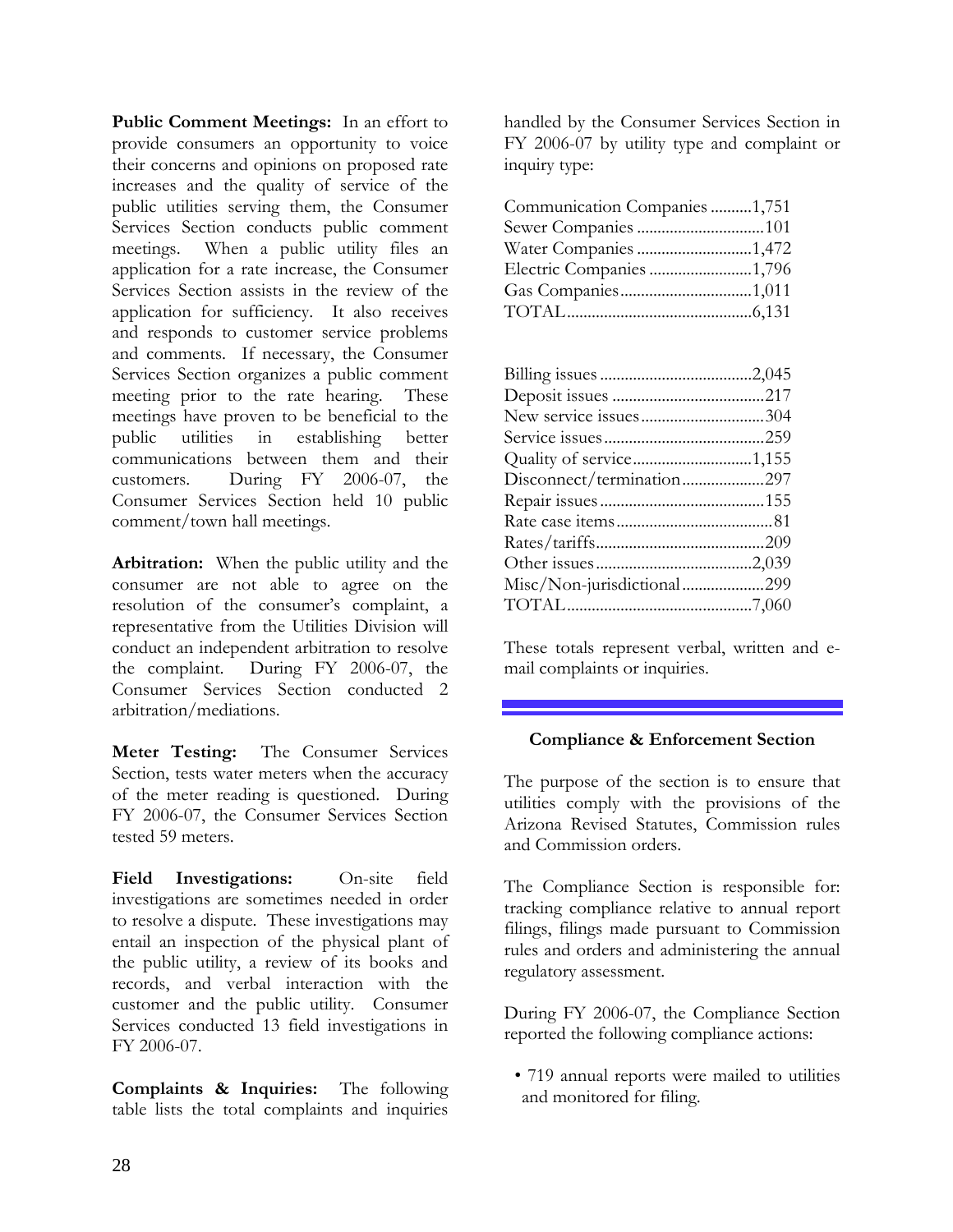- 492 compliance actions were entered into the compliance database for monitoring.
- 1,515 compliance filings were made by utilities in response to the requirements of Commission Decision or Rules.
- 129 utilities were required to remit an annual assessment, which was monitored for compliance. (Lower this fiscal as a result of minimum gross revenues being raised to \$500,000.)
- 201 Non-compliance notices were sent to utilities that failed to comply with filing requirements.

### **Administrative Services Section**

The Administrative Services Section provides general and complex administrative and clerical support to the Director's office and the following Sections: Financial & Regulatory Analysis; Telecom & Energy; Engineering, Compliance & Enforcement and Consumer Services.

Administrative support staff provide the following services: format and process open meeting items, staff reports, testimony and correspondence; maintain various databases; process, scan and link tariff files for posting on the web; process interconnection agreements; scan monthly decisions for Division use; provide research; distribute mail and internally generated documents; and provide general customer service.

In addition, the Section maintains a multimedia library used by Commission employees. The library contains legal, technical and reference publications; federal and state documents; videos; computer programs and self-improvement courses. The library specializes in utility-related information.

Other items processed by the Administrative Services Section during FY 2006-07 include:

| Tariffs Administratively Approved443 |  |
|--------------------------------------|--|
|                                      |  |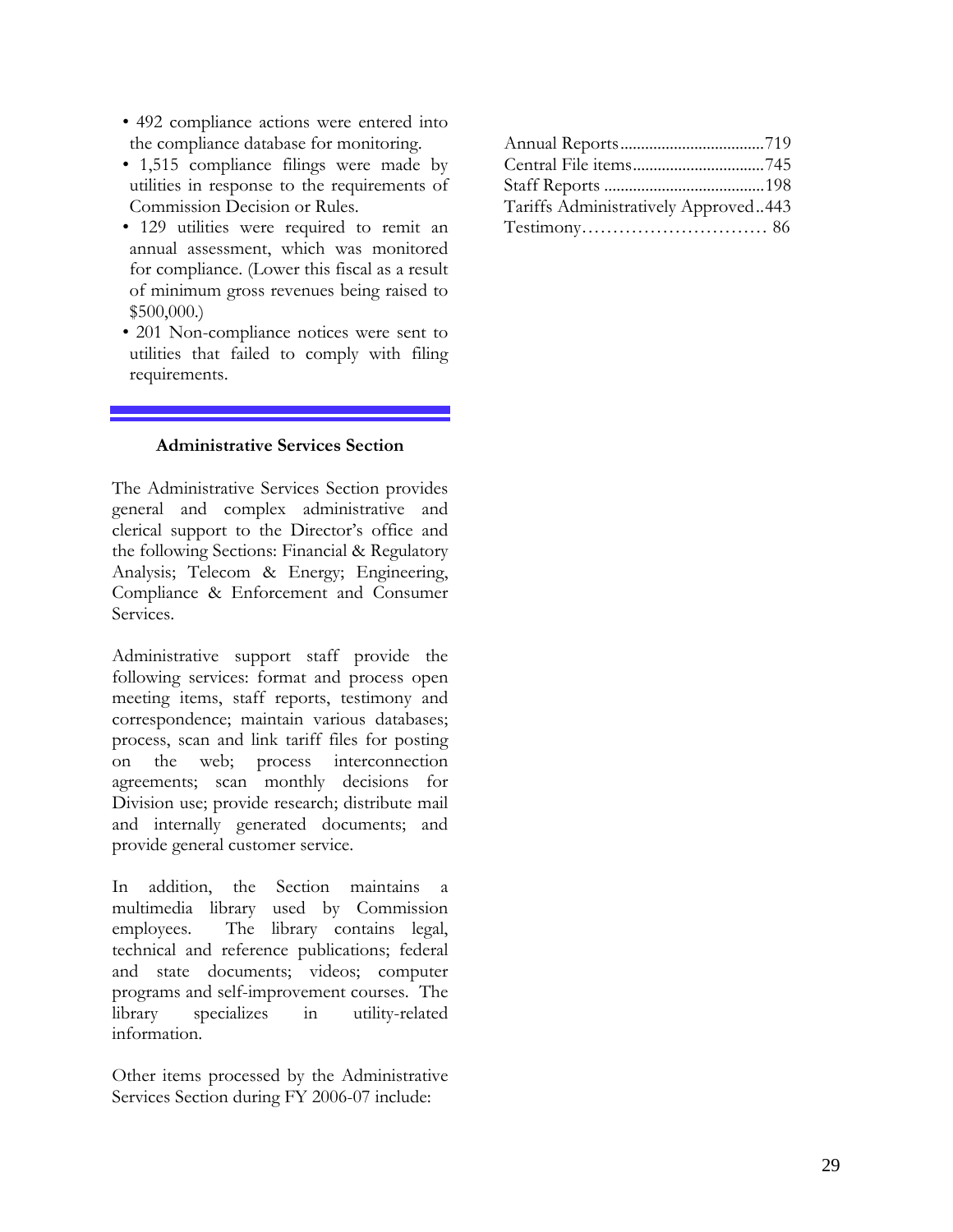### **Appendix**

### Table 1 **Commission Revenue by Source**

**Fiscal Resources:** Through the budget process, the Arizona Corporation Commission identifies fiscal resource requirements to meet its constitutional and statutory responsibilities. The Commission receives funding through several sources: the State General Fund, the Utility Regulation Revolving Funds, the Arts Trust Fund, the Investment Management Act Fund, the Public Access Fund and Federal grants. All sources except federal grants are subject to legislative appropriation. The Administration, Corporations and Hearing Divisions, as well as the Railroad Safety Section, are funded mainly by the General Fund. In addition to the General Fund, the Administration Division receives limited funding from the Utilities Regulation Revolving Fund. The Corporations Division is the recipient of funding from the Arts Trust Fund and Public Access Fund. In addition to General Fund monies, the Securities Division receives a portion of the fees it collects through the Securities Regulatory and Enforcement Fund and the Investment Management Act Fund. The Utilities Division and the Legal Division are funded through the Utility Regulation Revolving Fund, which derives its money from assessments on public service corporations. The federal grants are obtained as a reimbursement to the Pipeline Safety Section for fulfilling certain federal responsibilities.

Historically, the Commission has generated significantly more revenue from securities and broker registrations, corporation filing fees, fines and miscellaneous service charges than its General Fund requirements. Any revenue that exceeds the Commission's budget needs flows into the State General Fund and is used to defray the costs of state government.

| <b>Commission Revenue by Source</b> | Actual     | Actual     | <b>Estimated</b> |
|-------------------------------------|------------|------------|------------------|
|                                     | 2005-06    | 2006-07    | 2007-2008        |
| Corporation Filing Fees*            | 10,737,061 | 10,606,840 | 10,750,000       |
| Security and Broker Fees*           | 14,855,647 | 15,945,288 | 16,000,000       |
| Miscellaneous Service Charges**     | 49,579     | 63,952     | 50,000           |
| Fines & Forfeitures*                | 2,271,452  | 1,832,390  | 1,500,000        |
| Utility Assessments                 | 12,787,893 | 10,285,470 | 13,787,164       |
| Sec Regulatory & Enforcement Fund   | 3,202,725  | 3,409,905  | 3,400,000        |
| Sec Investment Management Act Fund  | 1,734,992  | 1,902,898  | 1,900,000        |
| Public Access Fund                  | 4,312,866  | 4,396,492  | 4,400,000        |
| Federal Grant***                    | 602,542    | 719,246    | 600,000          |
| <b>TOTAL</b>                        | 50,554,757 | 49,162,481 | 52, 387, 164     |

\*Deposited in the State General Fund

\*\* Deposited in the State General Fund & Utility Regulation Revolving Fund

\*\*\*Federal Grant revenue reflects amounts reimbursed to the Utility Regulation Revolving Fund and to the Pipeline Safety section's Federal Fund. Reimbursement from the Federal Government is based on calendar year, rather than the state's fiscal year, which results in fiscal year timing differences between expenditures and reimbursement revenue receipts.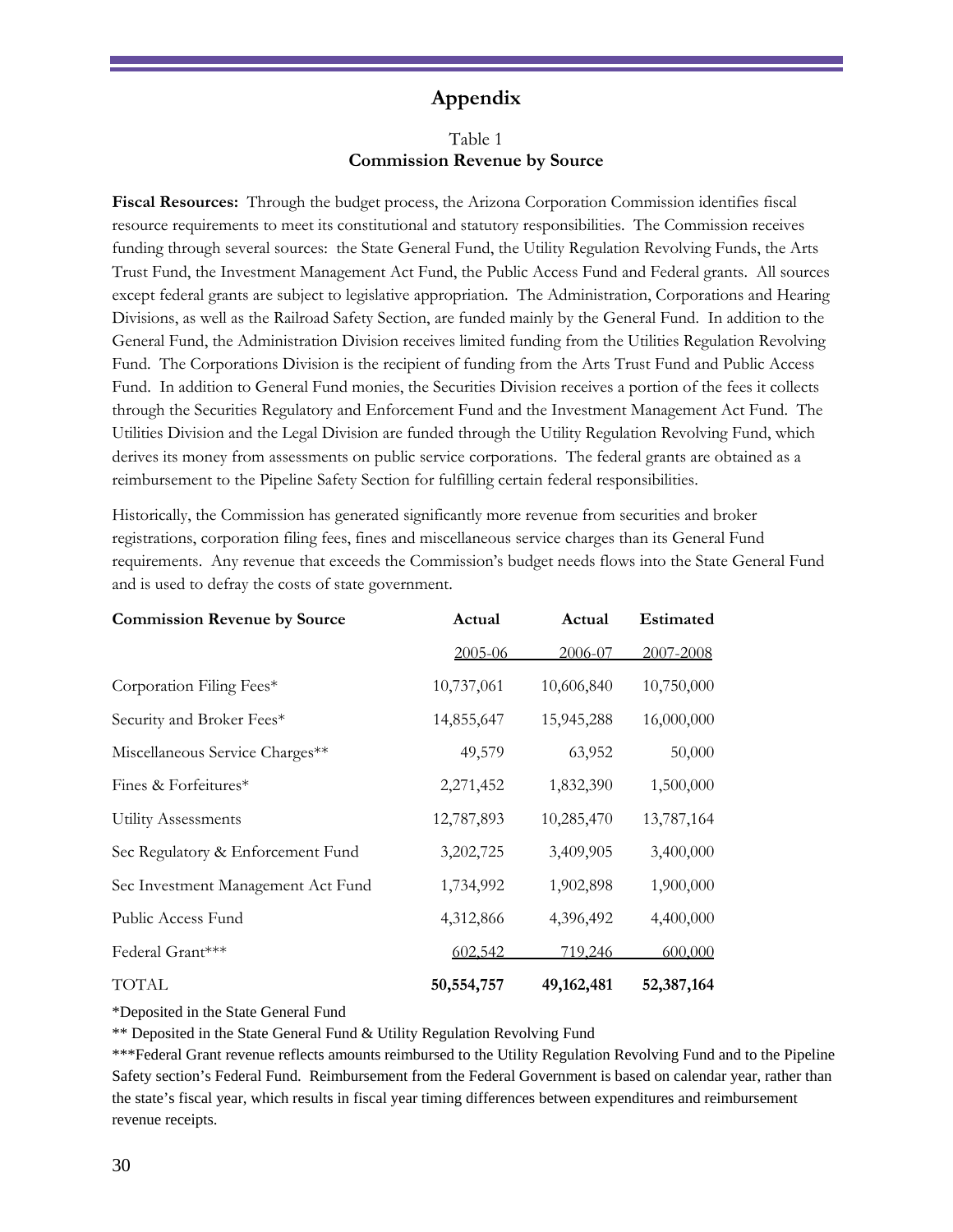| <b>Expenditures by Budget Program</b> | Actual     | Actual     | Estimated  |
|---------------------------------------|------------|------------|------------|
|                                       | 2005-06    | 2006-07    | 2007-2008  |
| Administration & Hearing Divisions    | 3,808,200  | 4,065,750  | 4,601,217  |
| Corporations Division                 | 4,399,600  | 4,678,938  | 5,414,587  |
| Securities Division                   | 4,248,400  | 4,606,940  | 5,184,651  |
| Railroad Safety Section               | 550,300    | 581,184    | 602,491    |
| Pipeline Safety Section               | 1,325,900  | 1,414,404  | 1,801,616  |
| Utilities Division                    | 5,843,500  | 6,101,906  | 6,327,609  |
| Legal Division                        | 1,627,700  | 1,706,702  | 2,015,276  |
| Information Technology                | 2,474,300  | 2,757,657  | 3,333,953  |
| TOTAL                                 | 24,277,900 | 25,913,481 | 29,281,400 |

### Table 2 **Expenditures by Budget Program**

## Table 3 **Expenditures by Fund Source Expenditures by Fund Source Actual Actual Estimated**  2005-06 2006-07 2007-2008 General Fund 5,210,400 5,474,077 5,857,400 Arts Trust Fund 44,000 46,131 51,300 Sec. Regulatory & Enforcement Fund 3,118,300 3,454,839 3,976,800 Sec. Investment Management Act Fund 829,000 887,526 935,100 Utility Regulation Revolving Fund 11,816,800 12,515,632 13,669,300 Public Access Fund 3,055,900 3,336,690 4,385,400 Pipeline Safety Revolving Fund --- 55,400 Federal Funds\*\* 203.500 198.586 350.700 TOTAL **24,277,900 25,913,481 29,281,400**

\*\*Totals reflected are actual expenditures from the Pipeline Safety Section's Federal Fund only.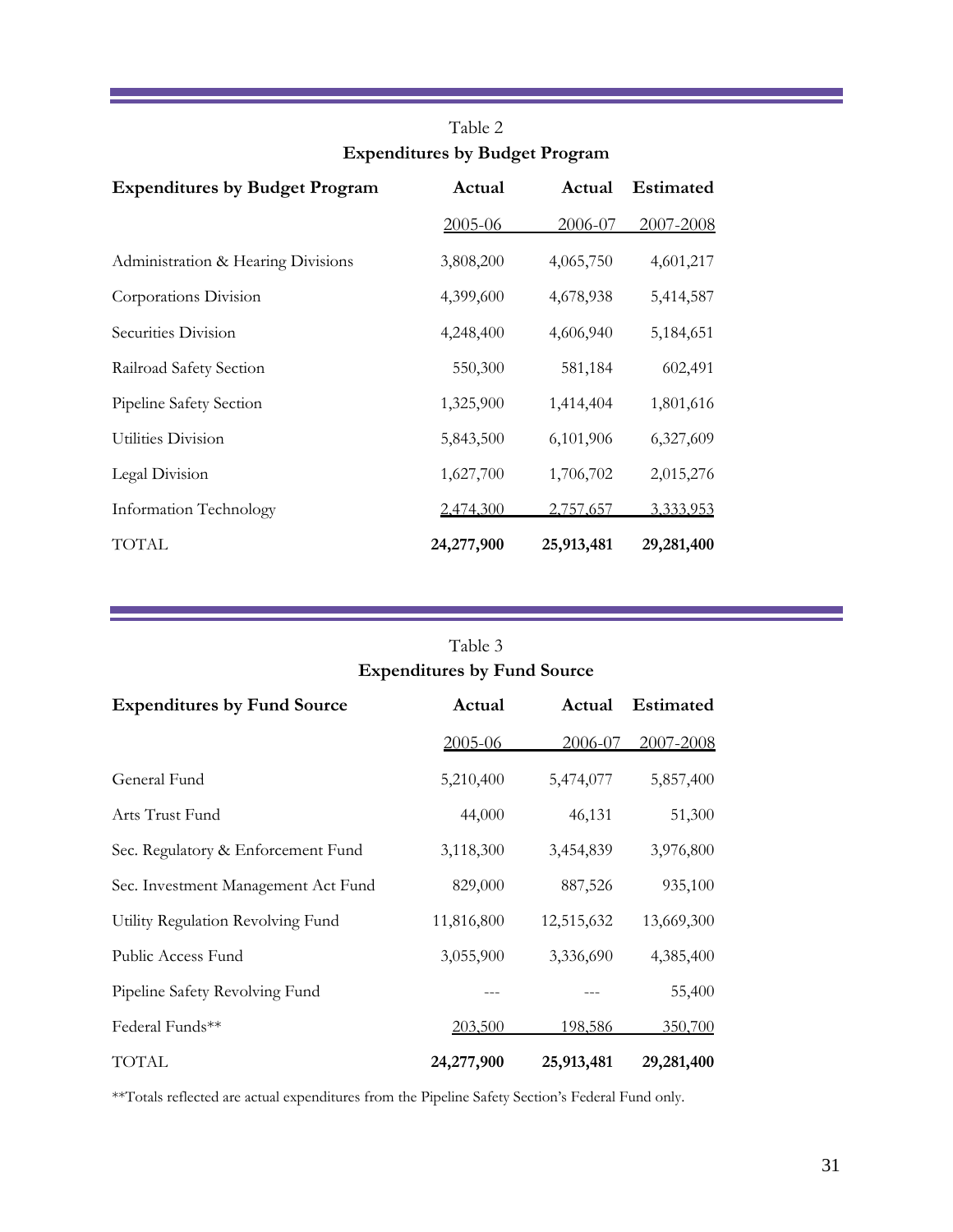### Table 4 **Corporation Commissioners Since Statehood**

| A.W. Cole                   | Democrat   | 1912-1917 |
|-----------------------------|------------|-----------|
| W. P. Geary                 | Democrat   | 1912-1915 |
| F. A. Jones                 | Democrat   | 1912-1919 |
| Amos A. Betts               | Democrat   | 1917-1933 |
|                             |            | 1938-1945 |
| David F. Johnson            | Democrat   | 1919-1924 |
| Loren Vaughn                | Democrat   | 1921-1932 |
| W. D. Claypool              | Democrat   | 1925-1930 |
| Charles R. Howe             | Democrat   | 1931-1936 |
| Wilson T. Wright            | Democrat   | 1933-1953 |
| John Cummard                | Democrat   | 1933-1934 |
| W. M. Cox                   | Democrat   | 1935-1940 |
| William Peterson            | Democrat   | 1941-1946 |
| William Eden                | Democrat   | 1944-1947 |
| William T. Brooks           | Democrat   | 1947-1958 |
| Yale McFate                 | Democrat   | 1947-1948 |
| Mit Simms                   | Democrat   | 1949-1958 |
| Timothy D. Parkman          | Republican | 1954      |
| John H. Barry               | Democrat   | 1955-1956 |
| E. T. "Eddie" Williams, Jr. | Democrat   | 1957-1968 |
| George F. Senner, Jr.       | Democrat   | 1959-1962 |
| A. P. "Jack" Buzard         | Democrat   | 1959-1962 |
| John P. Clark               | Republican | 1963-1964 |
| Milton J. Husky             | Democrat   | 1965-1970 |
| Dick Herbert                | Democrat   | 1965-1971 |
| Charles Garland             | Republican | 1969-1974 |
| Russell Williams            | Republican | 1970-1974 |
| Al Faron-                   | Republican | 1970-1976 |
| Ernest Garfield             | Republican | 1973-1978 |
| <b>Bud Tims</b>             | Republican | 1975-1983 |
| Jim Weeks                   | Democrat   | 1977-1982 |
| <b>Stanley Akers</b>        | Republican | 1979-1980 |
| John Ahearn                 | Democrat   | 1980-1981 |
| Diane McCarthy              | Republican | 1981-1984 |
| Richard Kimball             |            | 1983-1985 |
|                             | Democrat   |           |
| Junius Hoffman              | Democrat   | 1984      |
| Marianne Jennings           | Republican | 1984      |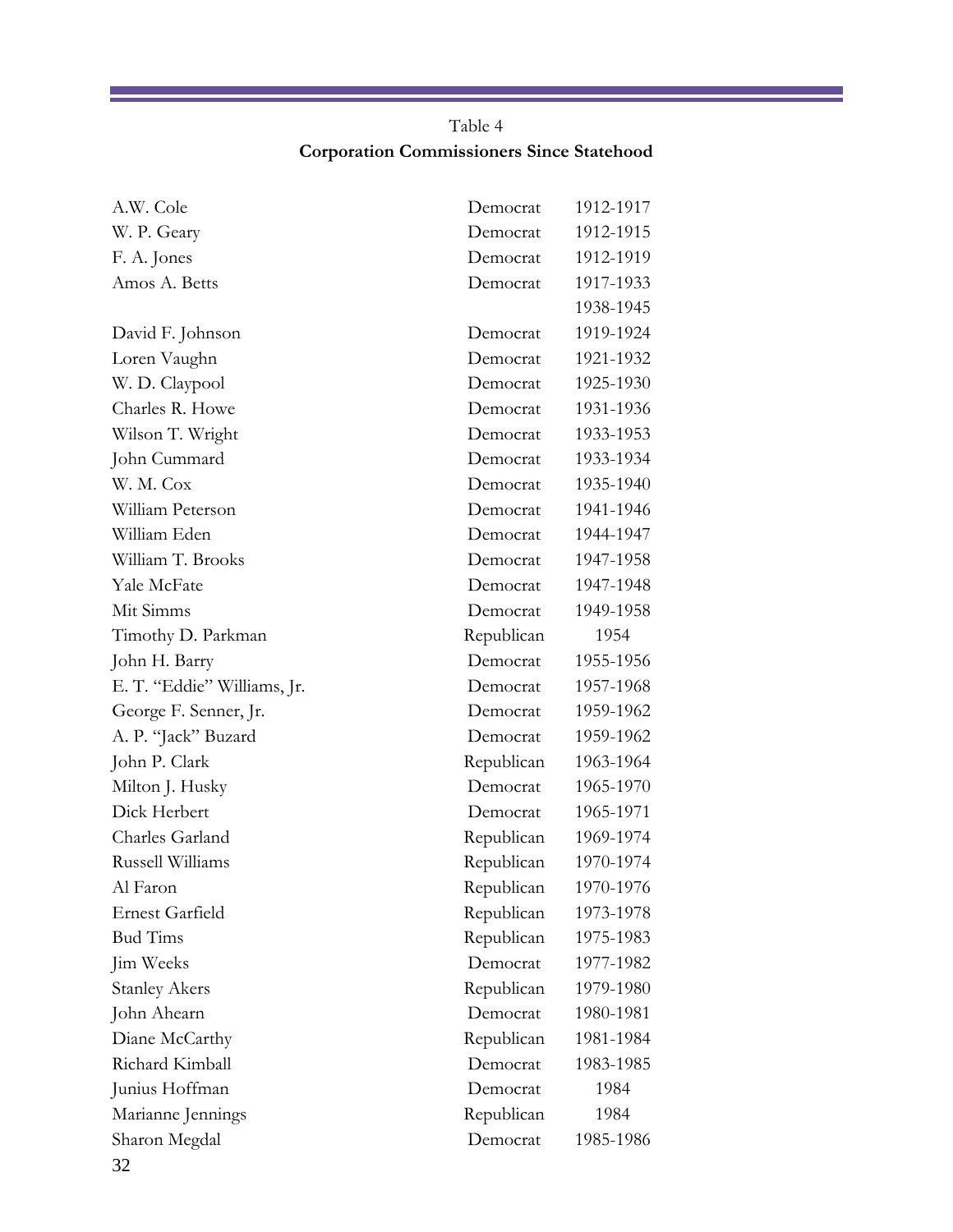| Renz Jennings          | Democrat   | 1985-1999       |
|------------------------|------------|-----------------|
| Marcia Weeks           | Democrat   | 1985-1996       |
| Dale Morgan            | Republican | 1987-1995       |
| Carl J. Kunasek        | Republican | 1995-2001       |
| Jim Irvin              | Republican | 1997-2003       |
| Tony West              | Republican | 1999            |
| William "Bill" Mundell | Republican | 1999-present    |
| Marc Spitzer           | Republican | 2001-2006       |
| Mike Gleason           | Republican | $2003$ -present |
| Jeff Hatch-Miller      | Republican | $2003$ -present |
| Kristin Mayes          | Republican | $2003$ -present |
| Barry Wong             | Republican | 2006            |
| Gary Pierce            | Republican | $2007$ -present |
|                        |            |                 |

### **Southern Arizona Office**

As noted in several areas of this Annual Report, the Corporation Commission maintains a southern Arizona office in Tucson at 400 West Congress Street. This office provides many of the same services as the offices in Phoenix. Sections of the Corporations and Utilities Divisions as well a Hearing Officer from the Hearing Division are located in Tucson.

Tucson Personnel assigned to the Utilities Division provided Consumer Services staffing, prepared staff input to rate cases, conducted railroad safety training and inspections as well as fulfilled pipeline safety requirements. The Hearing Officer in Tucson conducts hearings on matters of interest to residents located in Southern Arizona. In addition to holding hearings in Tucson, the Hearing Officer often travels to and conducts hearings in the Southern Arizona communities affected by the proceeding.

Not only does availability of the Tucson Office provide a convenience to southern Arizona residents, it facilitates better statewide accomplishment of Corporation Commission responsibilities.